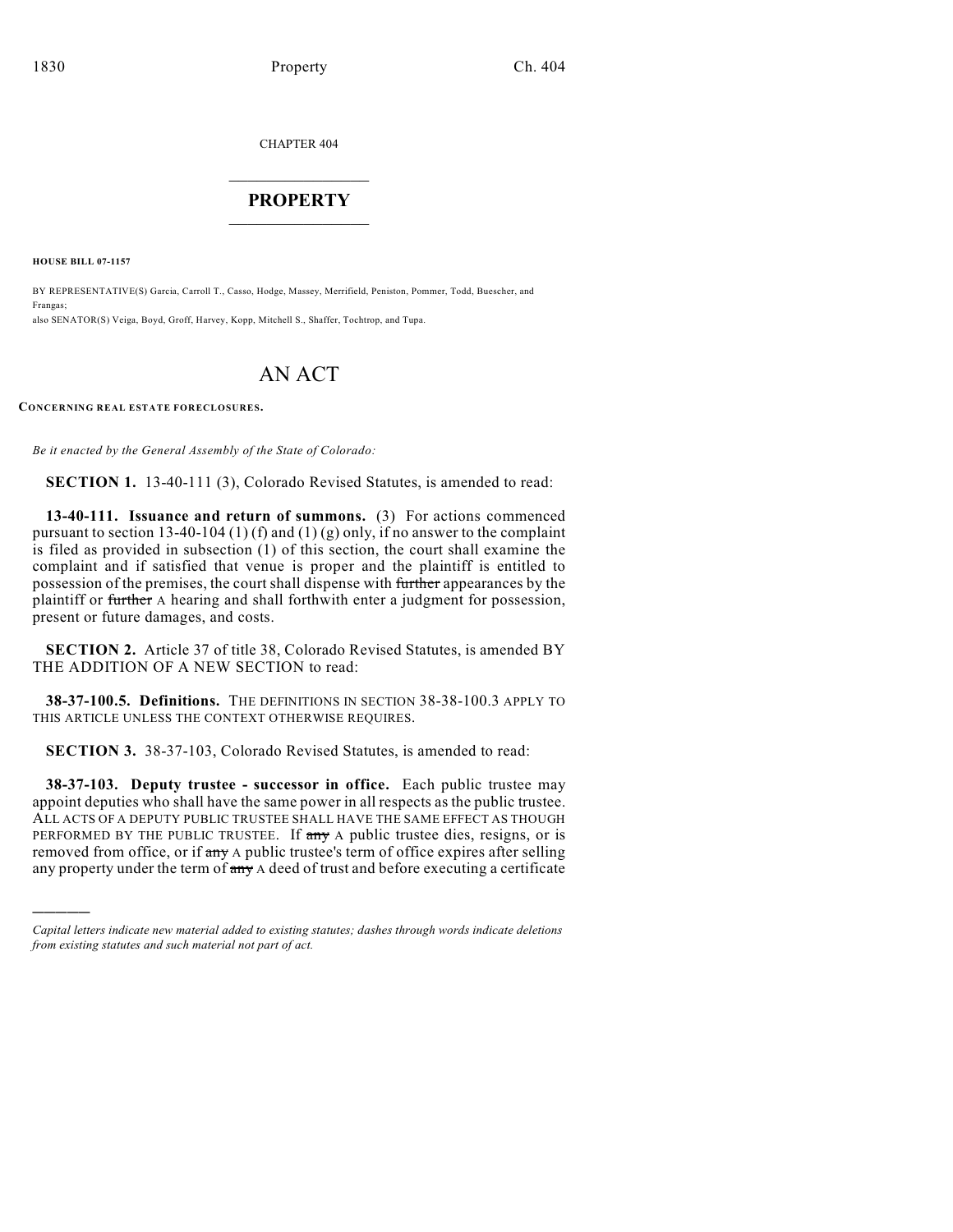of redemption or deed for the same, such PROPERTY, THE public trustee's successor in office shall execute such THE certificate or deed in the same manner that the public trustee making such sale might have done.

**SECTION 4.** 38-37-104 (1) (b) (VII) and (1) (b) (VIII), Colorado Revised Statutes, as they will become effective  $J_{\text{uly}}$  1, 2007 January 1, 2008, are amended, and the said  $38-37-104$  (1) (b), as it will become effective  $J_{\text{t}}$ ,  $\frac{1}{2007}$  January 1, 2008, is further amended BY THE ADDITION OF THE FOLLOWING NEW SUBPARAGRAPHS, to read:

**38-37-104. Duties of public trustees - fees, expenses, and salaries - reports.** (1) The public trustees of each county of this state shall perform the functions and exercise the powers conferred upon them by statute. They shall be entitled to receive as fees for such services the following sums and no other fees or perquisites whatever:

(b) For performing a foreclosure under article 38 of this title, the following sums, which shall be cumulative:

(VII) For recommencing the foreclosure after reinstatement where a sale was held in violation of the automatic stay provisions of the federal bankruptcy code of 1978, title 11 of the United States Code, as amended, pursuant to section 38-38-109 (2)  $\left(\frac{d}{d}\right)$  (H) SECTION 38-38-109 (2) (c) (II), the sum of fifty dollars;

(VIII) For recommencing the foreclosure after bankruptcy where publication was not completed pursuant to section  $38-38-109(2)(a)$  (II) SECTION 38-38-109 (2) (b) (I), the sum of seventy-five dollars;

(XI) FOR PROCESSING A RESCISSION OF SALE PURSUANT TO SECTION 38-38-113, THE SUM OF ONE HUNDRED DOLLARS; AND

(XII) FOR RESCHEDULING A SALE AFTER A RESCISSION OF SALE PURSUANT TO SECTION 38-38-113 (4), THE ADDITIONAL SUM OF FIFTY DOLLARS.

**SECTION 5.** The introductory portion to 38-38-100.3, the introductory portion to 38-38-100.3 (10), and 38-38-100.3 (18) and (19), Colorado Revised Statutes, as they will become effective  $J_{\text{uly}}$  1, 2007 January 1, 2008, are amended, and the said 38-38-100.3, as it will become effective  $J_{\text{t}}/J_{\text{t}}$ , 2007 January 1, 2008, is further amended BY THE ADDITION OF THE FOLLOWING NEW SUBSECTIONS, to read:

**38-38-100.3. Definitions.** As used in this article ARTICLES 37 TO 39 OF THIS TITLE, unless the context otherwise requires:

(5.3) "CONSENSUAL LIEN" MEANS A CONVEYANCE OF AN INTEREST IN REAL PROPERTY, GRANTED BY THE OWNER OF THE PROPERTY AFTER THE RECORDING OF A NOTICE OF ELECTION AND DEMAND, THAT IS NOT AN ABSOLUTE CONVEYANCE OF FEE TITLE TO THE PROPERTY. "CONSENSUAL LIEN" INCLUDES BUT IS NOT LIMITED TO A DEED OF TRUST, MORTGAGE OR OTHER ASSIGNMENT, ENCUMBRANCE, OPTION, LEASE, EASEMENT, CONTRACT, INCLUDING AN INSTRUMENT SPECIFIED IN SECTION 38-38-305, OR CONVEYANCE AS SECURITY FOR THE PERFORMANCE OF THE GRANTOR.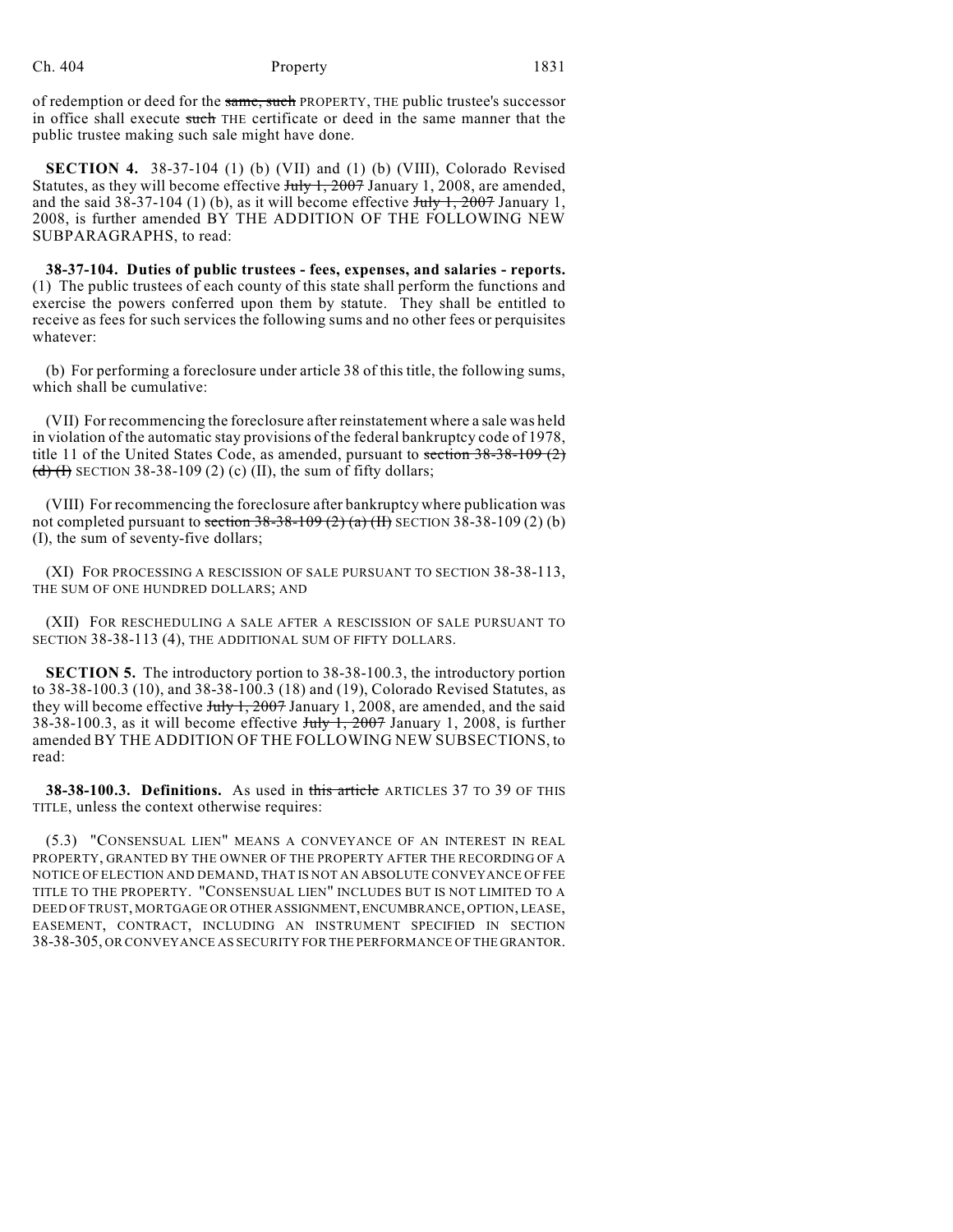"CONSENSUAL LIEN" DOES NOT INCLUDE A LIEN DESCRIBED IN SECTION 38-38-306 OR 38-33.3-316.

(5.7) "CORPORATE SURETY BOND" MEANS A BOND ISSUED BY A PERSON AUTHORIZED TO ISSUE BONDS IN THE STATE OF COLORADO WITH THE PUBLIC TRUSTEE AS OBLIGEE, CONDITIONED AGAINST THE DELIVERY OF AN ORIGINAL EVIDENCE OF DEBT TO THE DAMAGE OF THE PUBLIC TRUSTEE.

(10) "Holder of AN evidence of debt" means the person in actual possession of or otherwise entitled to enforce an evidence of debt; except that "holder of AN evidence of debt" does not include a person acting as a nominee solely for the purpose of holding the evidence of debt or deed of trust as an electronic registry without any authority to enforce the evidence of debt or deed of trust. For the purposes of articles 37 to 40 of this title, the following persons are presumed to be the holder of AN evidence of debt:

(12.5) "LIENOR" INCLUDES WITHOUT LIMITATION THE HOLDER OF A CERTIFICATE OF PURCHASE OR CERTIFICATE OF REDEMPTION FOR PROPERTY, ISSUED UPON THE FORECLOSURE OF A DEED OF TRUST OR OTHER LIEN ON THE PROPERTY.

(18) "Property" means the portion of the property encumbered by a deed of trust or other lien that is being foreclosed under this article OR THE PORTION OF THE PROPERTY BEING RELEASED FROM A DEED OF TRUST OR OTHER LIEN UNDER ARTICLE 39 OF THIS TITLE.

(19) "Publish", "publication", "republish", or "republication" means the placement by or on behalf of an officer of an advertisement containing a combined notice that complies with the requirements of section 24-70-109, C.R.S., in a newspaper of general circulation in the county or counties where the property to be sold is located. UNLESS OTHERWISE SPECIFIED BY THE ATTORNEY FOR THE HOLDER, THE OFFICER SHALL SELECT THE NEWSPAPER.

**SECTION 6.** 38-38-101 (1) (b) (I), Colorado Revised Statutes, as it will become effective  $J_{\text{uly}}$  1, 2007 January 1, 2008, is amended to read:

**38-38-101. Holder of evidence of debt may elect to foreclose.** (1) **Documents required.** Whenever a holder of an evidence of debt declares a violation of a covenant of a deed of trust and elects to publish all or a portion of the property therein described for sale, the holder or the attorney for the holder shall file the following with the public trustee of the county where the property is located:

(b) The original evidence of debt, together with the original indorsement or assignment thereof, if any, to the holder of the evidence of debt or other proper indorsement or assignment in accordance with subsection (6) of this section or, in lieu of the original evidence of debt, one of the following:

(I) A corporate surety bond issued by a company authorized to issue such bonds in the state of Colorado in the amount of one and one-half times the face amount of such original evidence of debt; or

**SECTION 7.** The introductory portion to 38-38-103 (1) (a) (II) and 38-38-103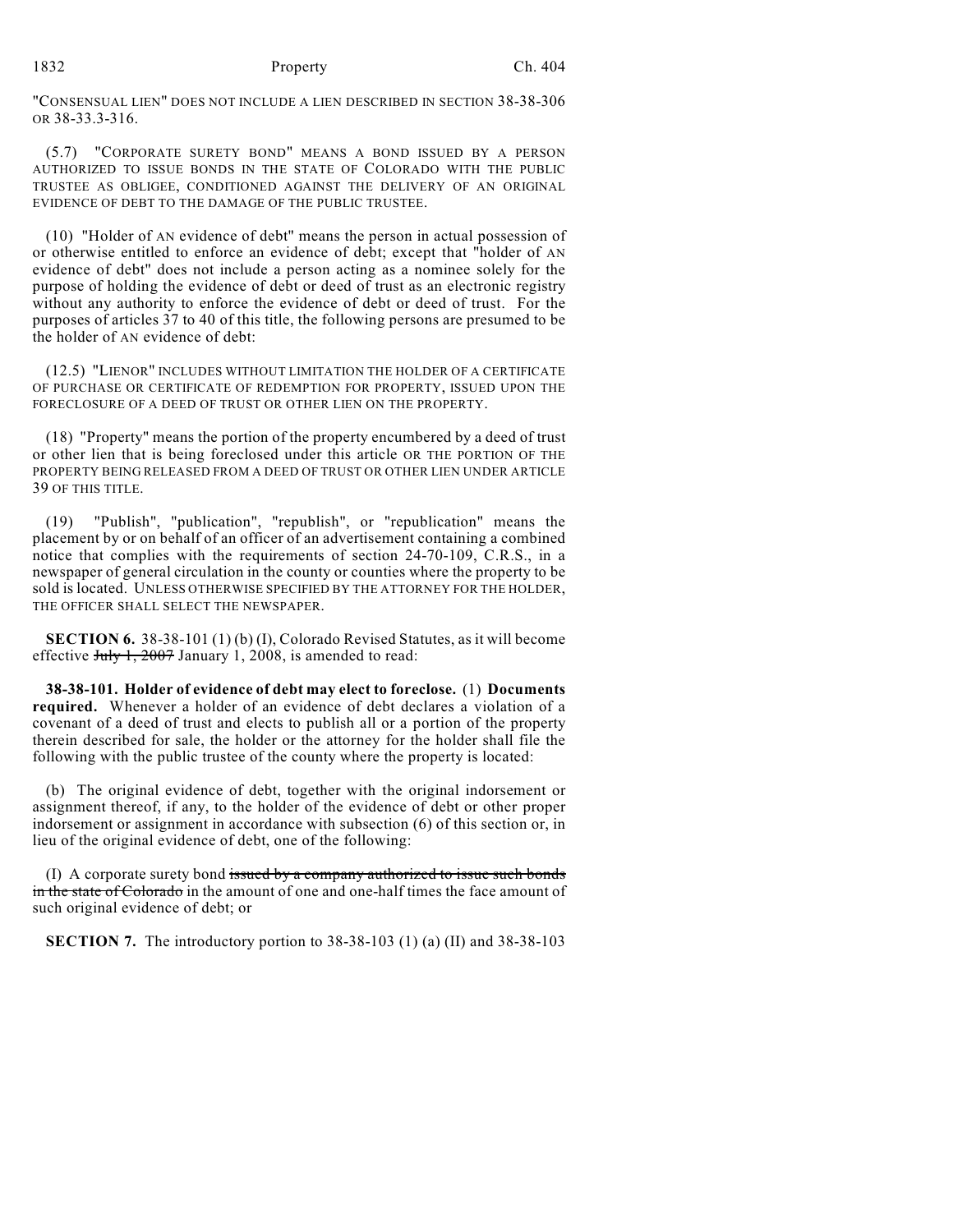(2), (4) (a) (III), and (5) (a), Colorado Revised Statutes, as they will become effective July 1, 2007 January 1, 2008, are amended to read:

**38-38-103. Combined notice - publication - providing information.** (1) (a) The public trustee shall mail a combined notice as described in subsection (4) of this section to the following persons as set forth in the initial mailing list as follows:

(II) No more than sixty calendar days nor less than forty-five calendar days prior to the first scheduled date of sale, to the following persons as set forth in the supplemental OR AMENDED mailing list:

(2) (a) The holder of the evidence of debt or the attorney for the holder may deliver an amended mailing list to the officer from time to time, but no less than sixty-five calendar days prior to the ACTUAL date of sale. The officer shall send the notice pursuant to subsection (4) of this section to the persons on the amended mailing list no less than sixty FORTY-FIVE calendar days prior to the ACTUAL date of sale.

(b) At any time after the first publication of the combined notice under paragraph (a) of subsection (5) of this section and prior to the date of sale, the holder of the evidence of debt or the attorney for the holder may deliver an amended mailing list to the officer, and the officer shall mail the amended combined notice, republish, and continue the sale pursuant to section 38-38-109 (1) (b).

(4) (a) The combined notices required to be mailed pursuant to subsections (1), (2), and (3) of this section shall contain the following:

(III) The statement: A notice of intent to redeem filed pursuant to section 38-38-302 shall be filed with the officer no later than ten EIGHT business days after the sale;

(5) (a) No more than sixty calendar days nor less than forty-five calendar days prior to the first scheduled date of sale, unless a longer period of publication is specified in the deed of trust or other lien being foreclosed, a deed of trust or other lien being foreclosed shall be deemed to require the officer to publish the combined notice, omitting the copies of the statutes under paragraph (b) of subsection (4) of this section AND ADDING THE FIRST AND LAST PUBLICATION DATES IF NOT ALREADY SPECIFIED IN THE COMBINED NOTICE, for four weeks, which means publication once each week for five consecutive weeks.

**SECTION 8.** The introductory portion to 38-38-104 (1) and 38-38-104 (5), Colorado Revised Statutes, as they will become effective July 1, 2007 January 1, 2008, are amended to read:

**38-38-104. Right to cure when default is nonpayment - right to cure for certain technical defaults.** (1) Whenever the only alleged UNLESS THE ORDER AUTHORIZING THE SALE DESCRIBED IN SECTION 38-38-105 CONTAINS A DETERMINATION THAT THERE IS A REASONABLE PROBABILITY THAT A default in the terms of the evidence of debt, deed of trust, or other lien being foreclosed is OTHER THAN nonpayment of sums due thereunder HAS OCCURRED, any of the following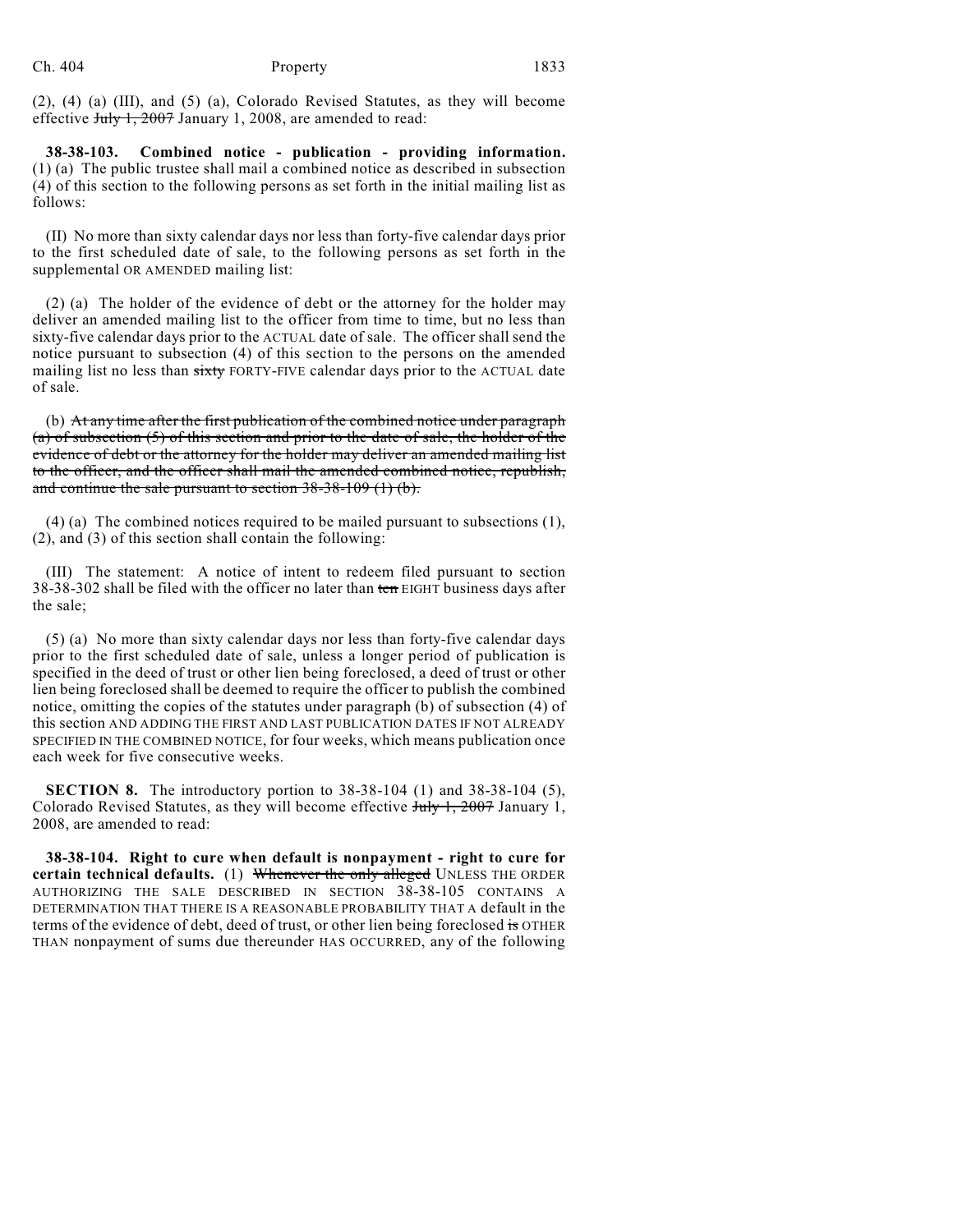persons is entitled to cure the default if the person files with the officer, no later than fifteen calendar days prior to the date of sale, a written notice of intent to cure together with evidence of the person's right to cure to the satisfaction of the officer:

(5) A cure statement pursuant to paragraph (a) of subsection (2) of this section shall state the period for which it is effective. The cure statement shall be effective for at least ten calendar days after the date of the cure statement or until the last day to cure under paragraph (b) of subsection (2) of this section, whichever occurs first. The cure statement shall be effective for no more than thirty calendar days after the date of the cure statement or until the last day to cure under paragraph (b) of subsection (2) of this section, whichever occurs first. The use of good faith estimates in the cure statement with respect to interest and fees and costs is specifically authorized by this article, so long as the cure statement states that it is a good faith estimate effective through the last day to cure as indicated in the cure statement. THE USE OF A GOOD FAITH ESTIMATE SHALL NOT CHANGE OR EXTEND THE PERIOD OR EFFECTIVE DATE OF A CURE STATEMENT.

**SECTION 9.** 38-38-105, Colorado Revised Statutes, is amended to read:

**38-38-105. Court order authorizing sale mandatory - repeal.** (1) (a) Whenever a public trustee forecloses upon a deed of trust under this article, the holder of the evidence of debt or the attorney for the holder shall obtain an order authorizing sale from a court of competent jurisdiction to issue the same pursuant to rule 120 of the Colorado rules of civil procedure. The order shall recite the date the hearing was scheduled if no response was filed HEARING WAS HELD, or the date the hearing was completed if a response was filed, which date in either case must be no later than the day prior to the last day on which an effective notice of intent to cure may be filed with the public trustee under section 38-38-104. The holder or the attorney for the holder shall cause a copy of the order to be provided to the public trustee no later than 12 noon on the second FIRST business day prior to the date of sale. A sale held in violation of this section WITHOUT AN ORDER AUTHORIZING SALE shall be invalid.

(b) THIS SUBSECTION (1) IS REPEALED, EFFECTIVE JANUARY 1, 2008.

(2) ON AND AFTER JANUARY 1, 2008, WHENEVER A PUBLIC TRUSTEE FORECLOSES UPON A DEED OF TRUST UNDER THIS ARTICLE, THE HOLDER OF THE EVIDENCE OF DEBT OR THE ATTORNEY FOR THE HOLDER SHALL OBTAIN AN ORDER AUTHORIZING SALE FROM A COURT OF COMPETENT JURISDICTION TO ISSUE THE SAME PURSUANT TO RULE 120 OF THE COLORADO RULES OF CIVIL PROCEDURE. THE ORDER SHALL RECITE THE DATE THE HEARING WAS SCHEDULED IF NO HEARING WAS HELD, OR THE DATE THE HEARING WAS COMPLETED IF A RESPONSE WAS FILED, WHICH DATE IN EITHER CASE MUST BE NO LATER THAN THE DAY PRIOR TO THE LAST DAY ON WHICH AN EFFECTIVE NOTICE OF INTENT TO CURE MAY BE FILED WITH THE PUBLIC TRUSTEE UNDER SECTION 38-38-104. THE HOLDER OR THE ATTORNEY FOR THE HOLDER SHALL CAUSE A COPY OF THE ORDER TO BE PROVIDED TO THE PUBLIC TRUSTEE NO LATER THAN 12 NOON ON THE SECOND BUSINESS DAY PRIOR TO THE DATE OF SALE. A SALE HELD WITHOUT AN ORDER AUTHORIZING SALE SHALL BE INVALID.

**SECTION 10.** 38-38-106 (5), Colorado Revised Statutes, as it will become effective  $J_{\text{uly}}$  1, 2007 January 1, 2008, is amended to read: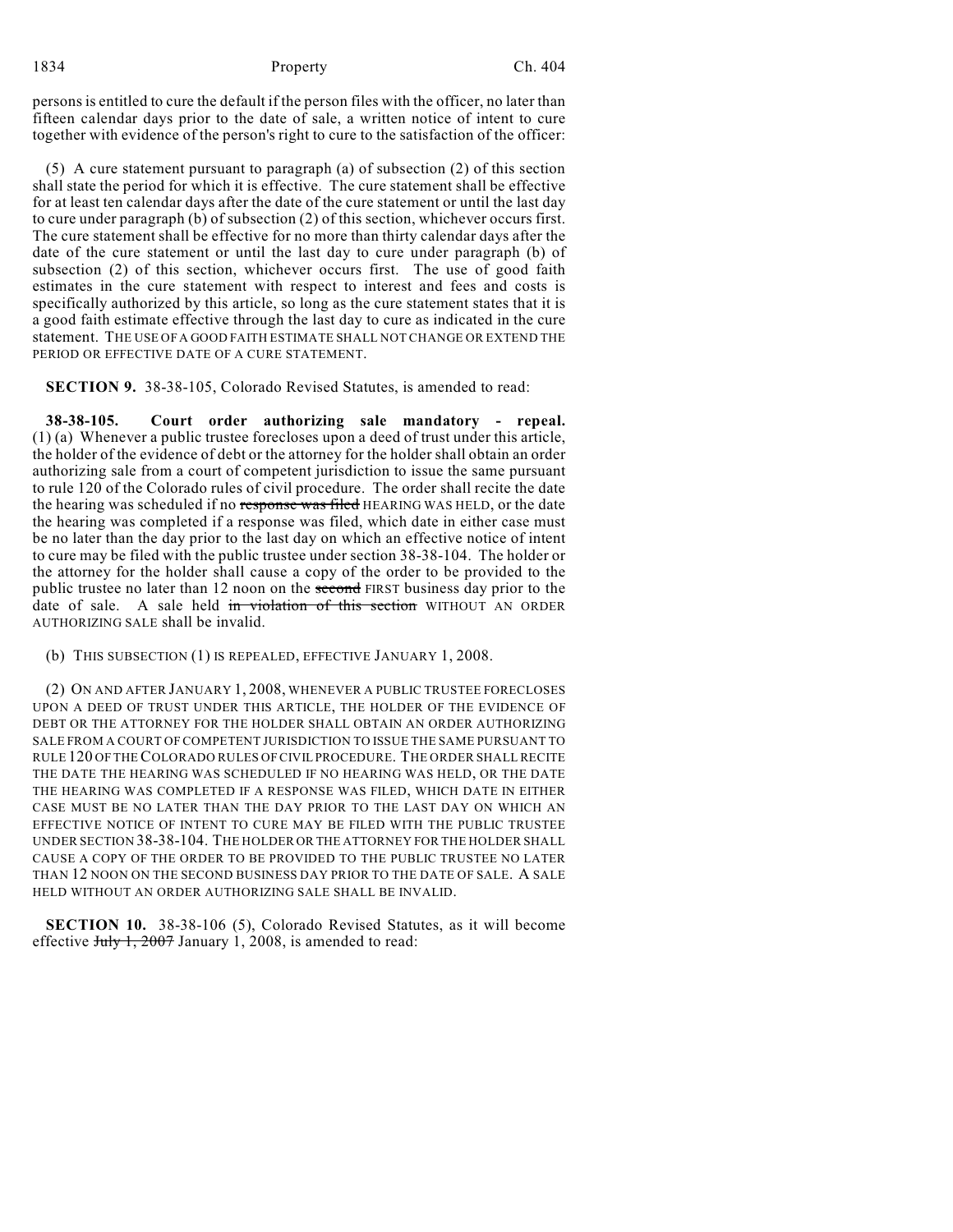**38-38-106. Bid required - form of bid.** (5) Bids submitted pursuant to this section may be amended by the holder of the evidence of debt or the attorney for the holder in writing or electronically, as determined by the officer pursuant to section 38-38-112, no later than 12 noon the day prior to the sale, or orally at the time of sale IF THE PERSON AMENDING THE BID IS PHYSICALLY PRESENT AT THE SALE. HA bid is SUBMITTED PURSUANT TO THIS SECTION MAY BE modified orally at the time of sale IF the person making the bid shall immediately note the modification on the itemization MODIFIES and reexecute REEXECUTES the bid AT THE SALE.

**SECTION 11.** 38-38-108 (2) (a) (I) (C), Colorado Revised Statutes, as it will become effective  $J_{\text{uly}}$  1, 2007 January 1, 2008, is amended to read:

**38-38-108. Date of sale.** (2) (a) (I) If it is not evident from the legal description contained in the deed of trust or other lien being foreclosed whether the property described therein is agricultural property, the officer shall make that determination no less than ten calendar days nor more than twenty calendar days after the recording of the notice of election and demand and shall accept the following as evidence that the property is not agricultural property:

(C) A written statement by the assessor of the county where the property is located, dated no more than six months prior to the date of filing of the notice of election and demand or lis pendens with the officer, that neither the property nor any portion thereof OF THE PROPERTY was valued and assessed as OTHER THAN agricultural property after the date of the recording of the deed of trust or as of the date of the statement.

**SECTION 12.** 38-38-109 (1) (a), (1) (b), (1) (c) (I) (B), and (2), Colorado Revised Statutes, as they will become effective July 1, 2007 January 1, 2008, are amended to read:

**38-38-109. Continuance of sale - effect of bankruptcy - withdrawal of sale.** (1) **Continuance.** (a) For any reason deemed by the officer to be good cause or upon written request by the holder of the evidence of debt or by the attorney for the holder, at any time before commencement of the sale, the officer may continue the sale to a later date by making, at the time and place designated for the sale, an oral announcement of the time and place of such continuance, or by posting or providing a notice of the continuance at the time and place designated for the sale, which shall include the time and place to which the sale is continued. Except as provided in subparagraph (II) of paragraph (a) SUBPARAGRAPH (I) OF PARAGRAPH (b) of subsection (2) of this section, a sale that is not held on the then-scheduled date of sale and is not continued from the then-scheduled date of sale pursuant to this paragraph (a) shall be deemed to have been continued for a period of one week, and from week to week thereafter in like manner, until the sale is held or otherwise continued pursuant to this paragraph (a). No sale shall be continued to a date later than nine TWELVE months from the originally designated date in the combined notice, except as provided in subsection (2) of this section.

(b) At the request of the holder of the evidence of debt or the attorney for the holder, the officer shall correct any errors in the  $\Delta$  published combined notice or accept an amended mailing list pursuant to section  $38-38-103(2)$  and shall continue the initial THEN-SCHEDULED date of sale to a future date within the period of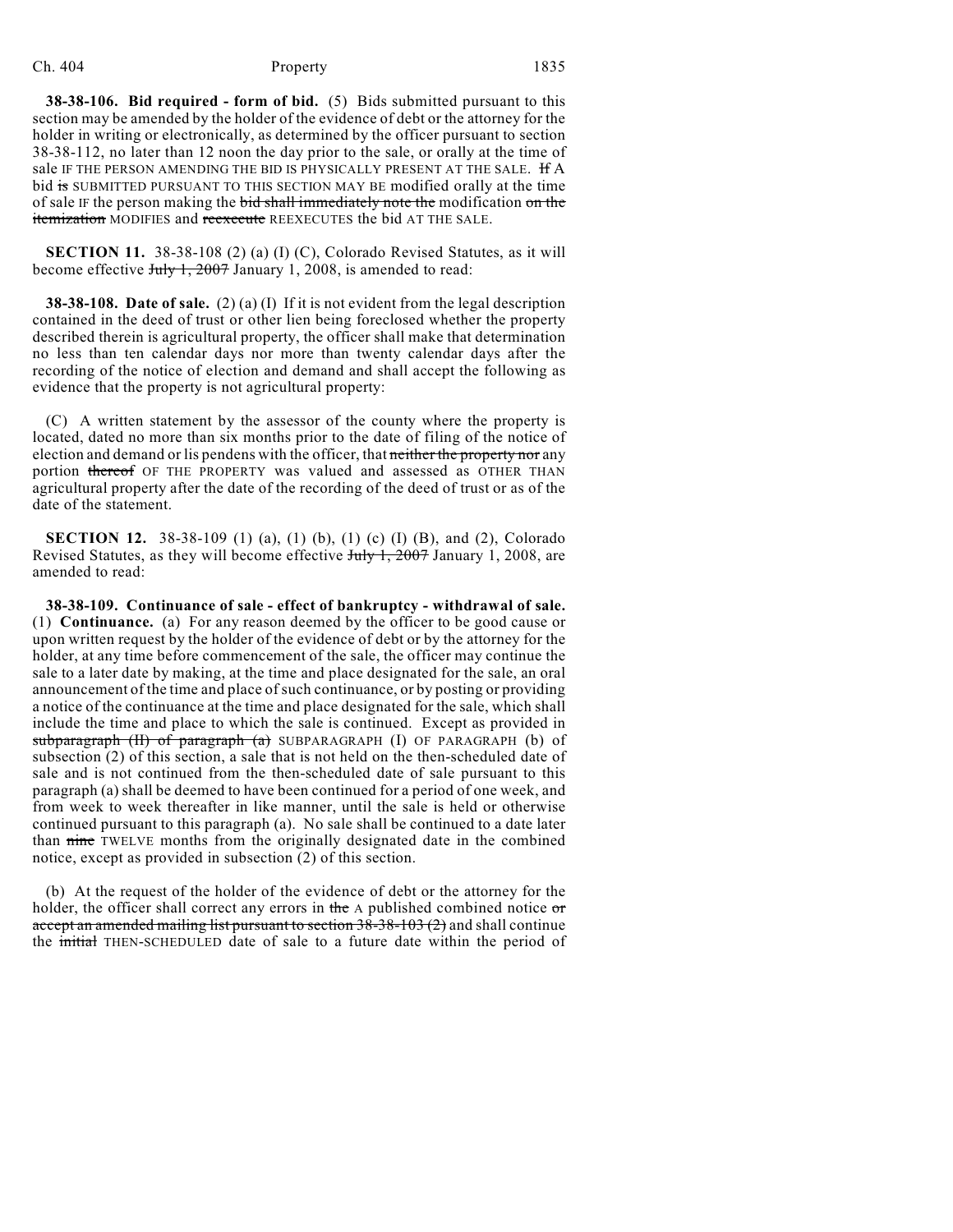continuance allowed by paragraph (a) of this subsection (1) to permit a corrected combined notice to be published or the original combined notice to be republished pursuant to section 38-38-103 (5). The future date of sale shall be no later than thirty calendar days after the fifth publication of the corrected combined notice or republished combined notice. The officer shall mail a copy of the combined notice, or corrected combined notice if the original combined notice was erroneous, to the persons and addresses on the SUPPLEMENTAL OR amended mailing list no later than ten calendar days after the first correct publication or republication AND NO LESS THAN FORTY-FIVE CALENDAR DAYS PRIOR TO THE ACTUAL DATE OF SALE in the same manner as set forth in section 38-38-103.

(c) (I) (B) If the holder of the evidence of debt or the attorney for the holder receives a request for a cure statement under section 38-38-104 (2) (a) more than thirty calendar days before the date of sale and does not file a cure statement with the public trustee within ten calendar BUSINESS days after receipt of the request, the public trustee shall assess a fine of one hundred fifty dollars or one thirty-second of one percent of the outstanding principal balance of the secured indebtedness, whichever is greater, against the holder, which shall be credited to the county general fund; except that the fine shall be assessed only if the cure is made. If the cure statement is not filed with the public trustee by 12 noon on the seventh calendar day before the date of sale, the officer shall continue the sale week to week until the statement is filed as required by this paragraph (c) but not beyond the period of continuance allowed by paragraph (a) of this subsection (1).

(2) **Effect of bankruptcy proceedings.** (a) (I) If all publications of the combined notice prescribed by section 38-38-103 (5) or 13-56-201 (1), C.R.S., have been completed before a bankruptcy petition has been filed that automatically stays the officer from conducting the sale, the officer shall announce, post, or provide notice of that fact on the then-scheduled date of sale, take no action at the then-scheduled sale, and allow the sale to be automatically continued from week to week in accordance with paragraph (a) of subsection (1) of this section unless otherwise requested in writing prior to any such date of sale by the holder of the evidence of debt or the attorney for the holder.

 $(H)$  (b) (I) If all publications of the combined notice prescribed by section 38-38-103 (5) or 13-56-201 (1), C.R.S., have not been completed before a bankruptcy petition has been filed that automatically stays the officer from conducting the sale, the officer shall immediately cancel any remaining publications of the combined notice and, on the date set for the sale, announce, post, or provide a notice that the sale has been enjoined or has been stayed by the automatic stay provisions of the federal bankruptcy code of 1978, title 11 of the United States Code, as amended. The sale shall not be continued under paragraph (a) of subsection (1) of this section.

 $(b)$  (I) When the property is to be sold by the public trustee, upon the termination of any injunction or upon the entry of a bankruptcy court order dismissing the bankruptcy case, abandoning the property being foreclosed, closing the bankruptcy case, or granting relief from the automatic stay provisions of the federal bankruptcy code of 1978, title 11 of the United States Code, as amended, the public trustee shall forthwith rerecord the notice of election and demand and proceed with all additional foreclosure procedures provided by this article as though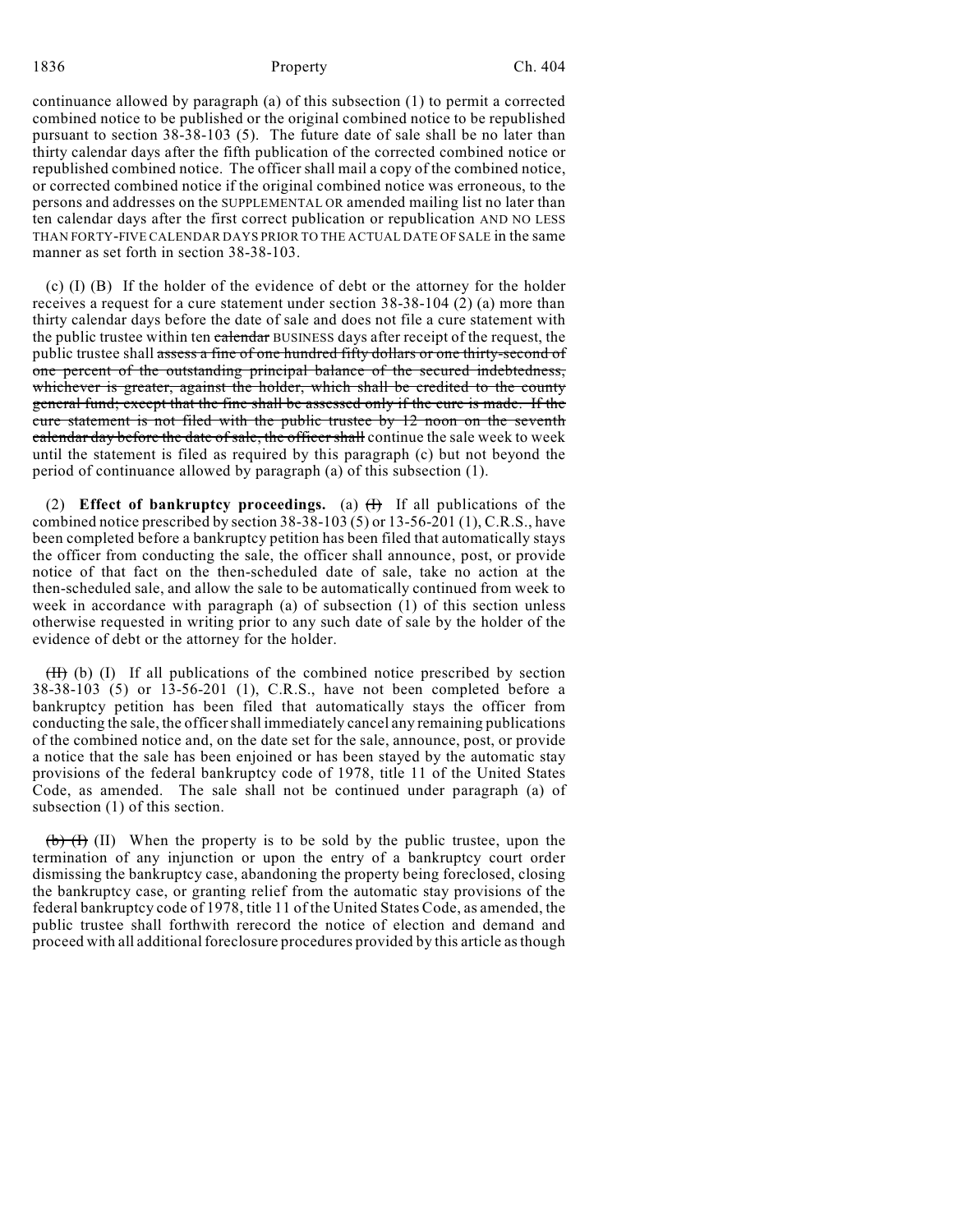the foreclosure had just been commenced.

(II) (III) When the property is to be sold by the sheriff under any statutory or judicial foreclosure or upon execution and levy made pursuant to any court order or decree, upon the termination of any injunction or upon the entry of a bankruptcy court order dismissing the bankruptcy case, abandoning the property being foreclosed, closing the bankruptcy case, or granting relief from the automatic stay provisions of the federal bankruptcy code of 1978, title 11 of the United States Code, as amended, the sheriff shall forthwith establish a new date of sale and republish a new combined notice pursuant to section 13-56-201 (1), C.R.S.

(c) (I)  $\overline{m}$  the event that IF a sale is held in violation of the automatic stay provisions of the federal bankruptcy code of 1978, title 11 of the United States Code, as amended, and an order is subsequently entered by a bankruptcy court of competent jurisdiction dismissing the bankruptcy, abandoning the property being foreclosed, or closing the bankruptcy case, or an order is subsequently entered granting relief from the automatic stay provided by the federal bankruptcy code, then the evidence of debt, deed of trust, or other lien being foreclosed shall immediately be deemed reinstated, and the deed of trust or other lien shall have the same priority as if the sale had not occurred. Such THE reinstatement shall be confirmed by the officer's indorsement on the original evidence of debt and deed of trust or other lien, if deposited with the officer, or on the copy thereof if one has been submitted pursuant to section 38-38-101 (1), although the failure to so indorse shall not affect the validity of the reinstatement. Immediately upon reinstatement, the power of sale provided therein, if any, shall be deemed revived. The indorsement shall be in substantially the following form:

The undersigned, as (Public Trustee) (Sheriff) for the county of \_\_\_\_, state of Colorado, by this indorsement, hereby confirms the reinstatement of this (evidence of debt) (deed of trust) (mortgage) (lien) in accordance with the requirements of section  $38-38-109(2)$  (c) in accordance with the requirements of section  $38-38-109$  (2) (c) SECTION 38-38-109 (2) (c) (I), Colorado Revised Statutes.

Date: \_\_\_\_\_\_\_\_\_\_\_\_\_\_\_\_\_\_\_

 Signature (Public Trustee) (Sheriff)

For the \_\_\_\_\_\_\_\_\_\_\_\_\_\_\_\_\_\_\_\_\_\_\_,

County of the country of the country of the country of  $\sim$ 

State of Colorado.

 $(d)$  (I) If the holder of the evidence of debt, deed of trust, or other lien reinstated pursuant to paragraph (c) of this subsection (2) or the attorney for the holder notifies the officer in writing of the entry of an order dismissing the bankruptcy case, abandoning the property being foreclosed, closing the bankruptcy case, or granting relief from the automatic stay provided by the federal bankruptcy code of 1978, title 11 of the United States Code, as amended, within sixty calendar days of the date on which the foreclosed property is no longer subject to the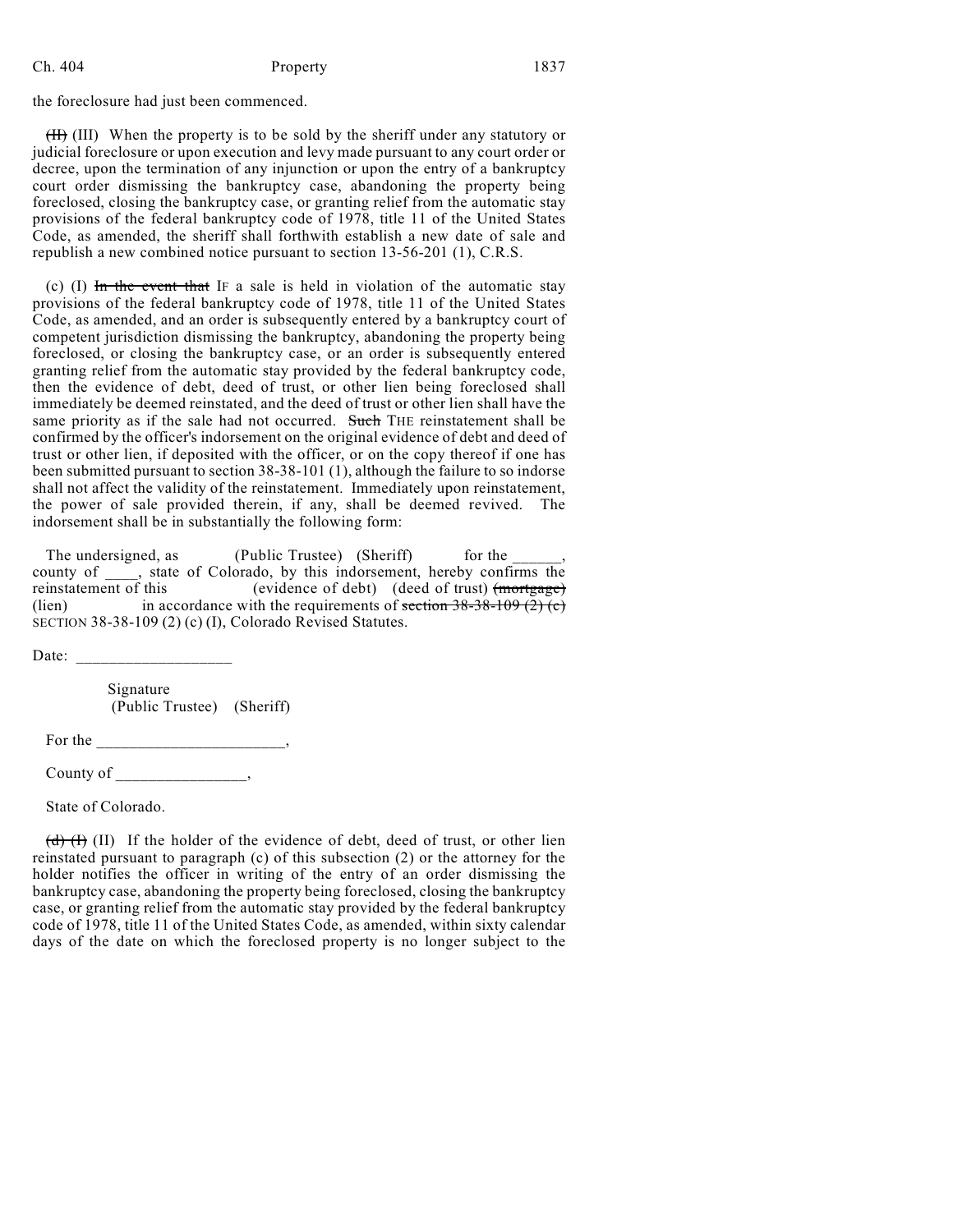automatic stay, the officer shall set a new date of sale at least twenty-four calendar days but not more than forty-nine calendar days after the date on which the official receives such notice. No later than ten business days after receiving such notice, the officer shall mail an amended combined notice containing the date of the rescheduled sale to each person appearing on the most recent mailing list. No later than twenty calendar days after receiving such notice, but no less than ten calendar days prior to the new date of sale, the officer shall sale publish the amended combined notice, omitting the copies of the statutes, under paragraph (b) of subsection (4) of this section, one time only in a newspaper of general circulation in the county where the property is located.

(II) (III) All fees and costs of providing and publishing the amended combined notice and publication shall be part of the foreclosure costs.

 $(e)$  (d) If a sale is enjoined by court order, the same procedures as set forth in paragraphs (a) and (b) of this subsection (2) shall apply unless the court order specifies otherwise.

 $(f)$  (e) The periods for which a sale may be continued under this subsection (2) shall be in addition to the nine-month TWELVE-MONTH period of continuance provided by subsection (1) of this section.

**SECTION 13.** 38-38-110 (2), Colorado Revised Statutes, as it will become effective  $J_{\text{uly}}$  1, 2007 January 1, 2008, is amended to read:

**38-38-110. Sales by officer - location - announcement - records.** (2) At a public trustee sale, the public trustee OFFICER shall read only the public trustee's sale number FOR A SALE BY THE PUBLIC TRUSTEE OR THE COURT CASE NUMBER FOR A SALE BY THE SHERIFF, the name of the original grantor, the street address or, if none, the legal description of the property, the name of the holder of the evidence of debt, the date of sale, the first and last publication dates of the combined notice, and, in accordance with section 38-38-106 (4), the amount of the bid and the name of the person that submitted the bid. In lieu of reading the information listed above, the public trustee OFFICER may post the information or provide a written copy of the information to all persons present at the sale.

**SECTION 14.** 38-38-111 (2), Colorado Revised Statutes, as it will become effective  $July 1, 2007$  January 1, 2008, is amended, and the said 38-38-111, as it will become effective  $J_{\text{uly}}$  1, 2007 January 1, 2008, is further amended BY THE ADDITION OF A NEW SUBSECTION, to read:

**38-38-111. Treatment of excess proceeds.** (2) Upon the expiration of all redemption periods provided in section 38-38-302, the excess proceeds shall be paid in order of recording priority, first to the holder of the evidence of debt to the extent of any deficiency as indicated in the holder's bid, SUBJECT TO SUBSECTION (4) OF THIS SECTION, and second to junior lienors, determined as of the recording date of the notice of election and demand or lis pendens according to the records, who have duly filed a notice of intent to redeem and whose liens have not been redeemed in full pursuant to section 38-38-302, in each case up to the unpaid amount of each such lienor's lien plus fees and costs. A lienor holding a lien that is not entitled to redeem by virtue of being recorded after the notice of election and demand or a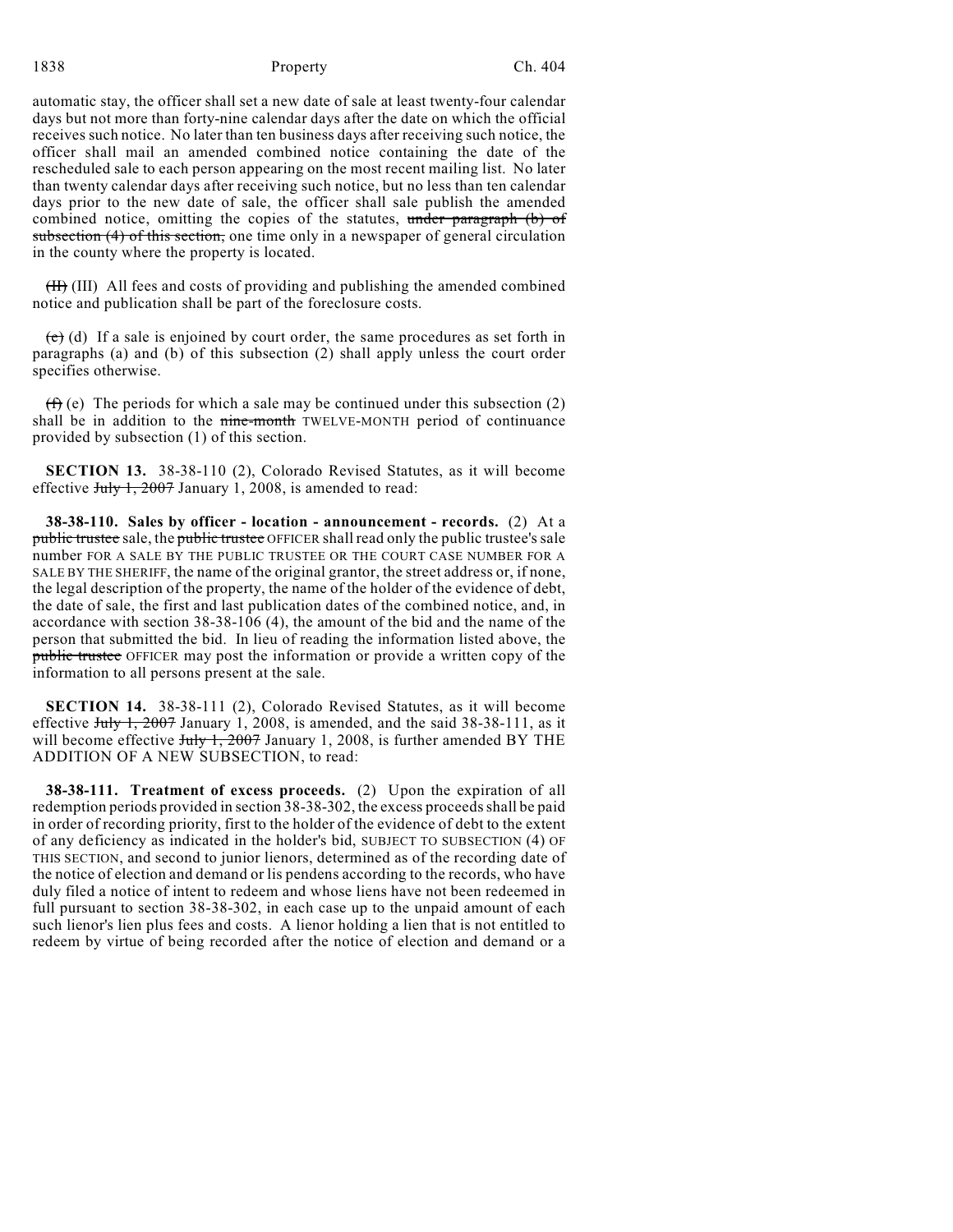lienor that has not timely filed a notice of intent to redeem pursuant to section 38-38-302 shall not have any claim to any portion of the excess proceeds. After payment to all lienors and the holder entitled to receive excess proceeds pursuant to this section, any remaining excess proceeds shall be paid to the owner of the property as of the date and time of the recording of the notice of election and demand or lis pendens.

(4) A LIENOR WHO ACCEPTS A REDEMPTION AMOUNT LESS THAN THE FULL AMOUNT OF A LIEN OR A HOLDER OF AN EVIDENCE OF DEBT WHO ACCEPTS A REDEMPTION AMOUNT LESS THAN THE AMOUNT BID AT A SALE PRIOR TO THE EXPIRATION OF ALL APPLICABLE REDEMPTION PERIODS UNDER THIS ARTICLE SHALL NOT BE ENTITLED TO RECEIVE A PORTION OF ANY EXCESS PROCEEDS PURSUANT TO THIS SECTION.

**SECTION 15.** 38-38-112 (1) (a) and (2) (a), Colorado Revised Statutes, are amended to read:

**38-38-112. Use of electronic documents authorized - repeal.** (1) (a) Consistent with the provisions of the "Uniform Electronic Transactions Act", article 71.3 of title 24, C.R.S., any document or record related to a foreclosure may be accepted by the public trustee or sheriff in an electronic format or may be made available to the public by the public trustee or sheriff in an electronic format. NO LATER THAN JULY 1, 2007, the public trustee or sheriff shall establish and uniformly apply WRITTEN policies FOR determining whether and the extent to which the public trustee or sheriff shall accept documents or records in electronic form; except that the public trustee or sheriff shall not require the use of an electronic format for any purpose under this article. THE PUBLIC TRUSTEE OR SHERIFF SHALL UNIFORMLY APPLY THE POLICIES ESTABLISHED PURSUANT TO THIS PARAGRAPH (a).

(2) (a) Consistent with the provisions of the "Uniform Electronic Transactions Act", article 71.3 of title 24, C.R.S., any document or record related to a foreclosure may be accepted by the officer in an electronic format or may be made available to the public by the officer in an electronic format. The officer shall establish and uniformly apply WRITTEN policies FOR determining whether and the extent to which the officer shall accept documents or records in electronic form; except that the officer shall not require the use of an electronic format for any purpose under this article.

**SECTION 16.** Part 1 of article 38 of title 38, Colorado Revised Statutes, is amended BY THE ADDITION OF THE FOLLOWING NEW SECTIONS to read:

**38-38-113. Rescission of public trustee sale.** (1) IF THE SUCCESSFUL BIDDER AT A FORECLOSURE SALE IS THE HOLDER OF THE EVIDENCE OF DEBT FORECLOSING THE DEED OF TRUST OR OTHER LIEN, THEN SUCH SUCCESSFUL BIDDER, THE BIDDER'S ATTORNEY, THE ASSIGNEE OF THE SUCCESSFUL BIDDER PURSUANT TO SECTION 38-38-403, OR THE ASSIGNEE'S ATTORNEY MAY RESCIND THE SALE WITHOUT OBTAINING A COURT ORDER BY FILING WITH THE PUBLIC TRUSTEE NO LATER THAN EIGHT BUSINESS DAYS AFTER THE DATE OF THE SALE A NOTICE OF RESCISSION OF SALE STATING THAT THE SALE IS BEING RESCINDED, THE NUMBER AND DATE OF THE SALE, THE NAME OF THE PERSON TO WHOM THE CERTIFICATE OF PURCHASE WAS ISSUED, THE NAME OF THE ASSIGNEE, IF ANY, THE RECEPTION NUMBER OR BOOK AND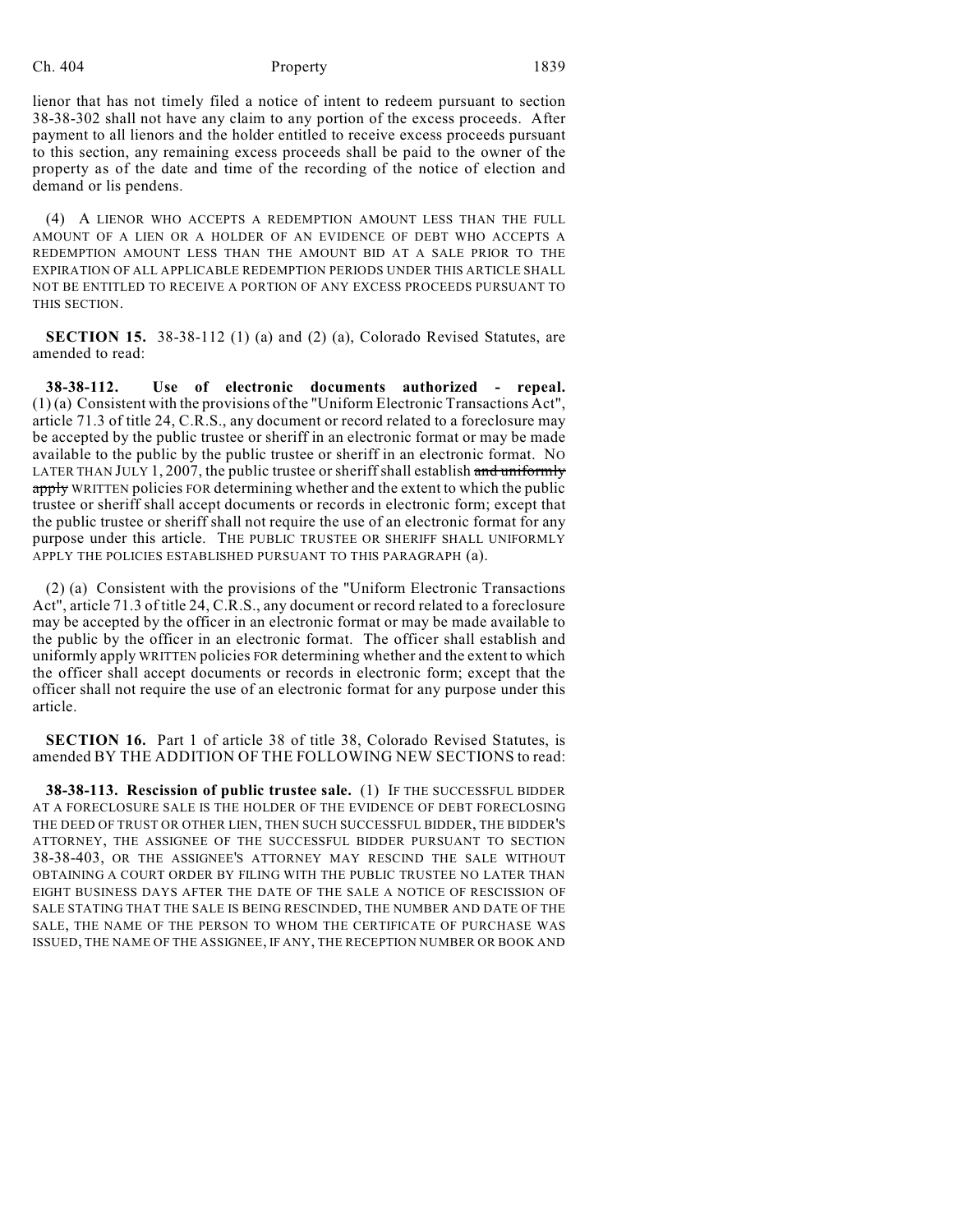PAGE NUMBER FOR THE RECORDED CERTIFICATE OF PURCHASE, AND THE LEGAL DESCRIPTION OF THE PROPERTY FORECLOSED. THE NOTICE SHALL BE SIGNED AND PROPERLY ACKNOWLEDGED BY THE SUCCESSFUL BIDDER OR ASSIGNEE, OR SIGNED BY THE BIDDER OR ASSIGNEE'S ATTORNEY. UPON RECEIPT OF THE NOTICE OF RESCISSION OF SALE, THE ORIGINAL CERTIFICATE OF PURCHASE, ANY ASSIGNMENT OF THE CERTIFICATE OF PURCHASE, THE PUBLIC TRUSTEE'S FEE FOR THE RESCISSION SPECIFIED IN SECTION 38-37-104, AND THE COSTS OF RECORDING THE NOTICE OF RESCISSION OF THE SALE, THE PUBLIC TRUSTEE SHALL RECORD THE NOTICE OF RESCISSION OF SALE IN THE COUNTY RECORDS.

(2) UPON RECORDING OF THE NOTICE OF RESCISSION OF SALE BY THE PUBLIC TRUSTEE, THE CERTIFICATE OF PURCHASE SHALL BE DEEMED CANCELED AS IF THE SALE HAD NOT OCCURRED, AND THE EVIDENCE OF DEBT AND DEED OF TRUST SHALL BE DEEMED FULLY REINSTATED WITH THE SAME LIEN PRIORITY AS IF THE SALE HAD NOT OCCURRED. THE PUBLIC TRUSTEE SHALL CONFIRM THE REINSTATEMENT BY INDORSEMENT ON THE EVIDENCE OF DEBT AND DEED OF TRUST OR COPY THEREOF SUBMITTED PURSUANT TO SECTION 38-38-101.

(3) WITHIN TEN CALENDAR DAYS AFTER RECEIPT OF ALL DOCUMENTS AND FEES AND COSTS SPECIFIED IN SUBSECTION (1) OF THIS SECTION, THE PUBLIC TRUSTEE SHALL MAIL A COPY OF THE NOTICE OF RESCISSION OF SALE TO EACH PERSON WHO WAS ENTITLED TO RECEIVE THE COMBINED NOTICE PURSUANT TO SECTION 38-38-103. THE PERSON RESCINDING THE SALE SHALL PROVIDE ADDRESSED AND STAMPED ENVELOPES TO THE PUBLIC TRUSTEE FOR MAILING THE COPIES.

(4) (a) AFTER THE RECORDING OF THE NOTICE OF RESCISSION OF SALE, THE HOLDER OF THE EVIDENCE OF DEBT OR THE HOLDER'S ASSIGNEE, OR THE ATTORNEY FOR THE HOLDER OR THE ASSIGNEE, MAY NOTIFY THE PUBLIC TRUSTEE IN WRITING TO RESCHEDULE THE SALE. THE PUBLIC TRUSTEE SHALL SET A NEW DATE OF SALE AT LEAST THIRTY CALENDAR DAYS BUT NOT MORE THAN FORTY-FIVE CALENDAR DAYS AFTER THE DATE ON WHICH THE PUBLIC TRUSTEE RECEIVES NOTICE TO SCHEDULE A NEW DATE OF SALE, SUBJECT TO THE REQUIREMENTS OF SECTION 38-38-109 (2).

(b) NO LATER THAN TEN CALENDAR DAYS AFTER RECEIVING NOTICE TO SCHEDULE A NEW DATE OF SALE, THE PUBLIC TRUSTEE SHALL MAIL A COMBINED NOTICE SETTING FORTH THE RESCHEDULED DATE OF SALE TO EACH PERSON WHO WAS ENTITLED TO RECEIVE THE COMBINED NOTICE PURSUANT TO SECTION 38-38-103.

(c) NO LATER THAN TWENTY CALENDAR DAYS AFTER RECEIVING NOTICE TO SCHEDULE A NEW DATE OF SALE, BUT NO LESS THAN TEN CALENDAR DAYS PRIOR TO THE NEW DATE OF SALE, THE PUBLIC TRUSTEE SHALL PUBLISH THE SALE ONE TIME ONLY.

(d) ALL FEES AND COSTS OF THE PUBLIC TRUSTEE FOR ACTIONS PERFORMED UNDER THIS SECTION AND THE COST OF RECORDING THE NOTICE OF RESCISSION OF SALE SHALL BE PART OF THE FORECLOSURE COSTS.

(e) AFTER A SALE HAS BEEN RESCINDED AND RESCHEDULED PURSUANT TO THIS SUBSECTION (4), THE SALE MAY BE CONTINUED IN ACCORDANCE WITH SECTION 38-38-109 (1) (a).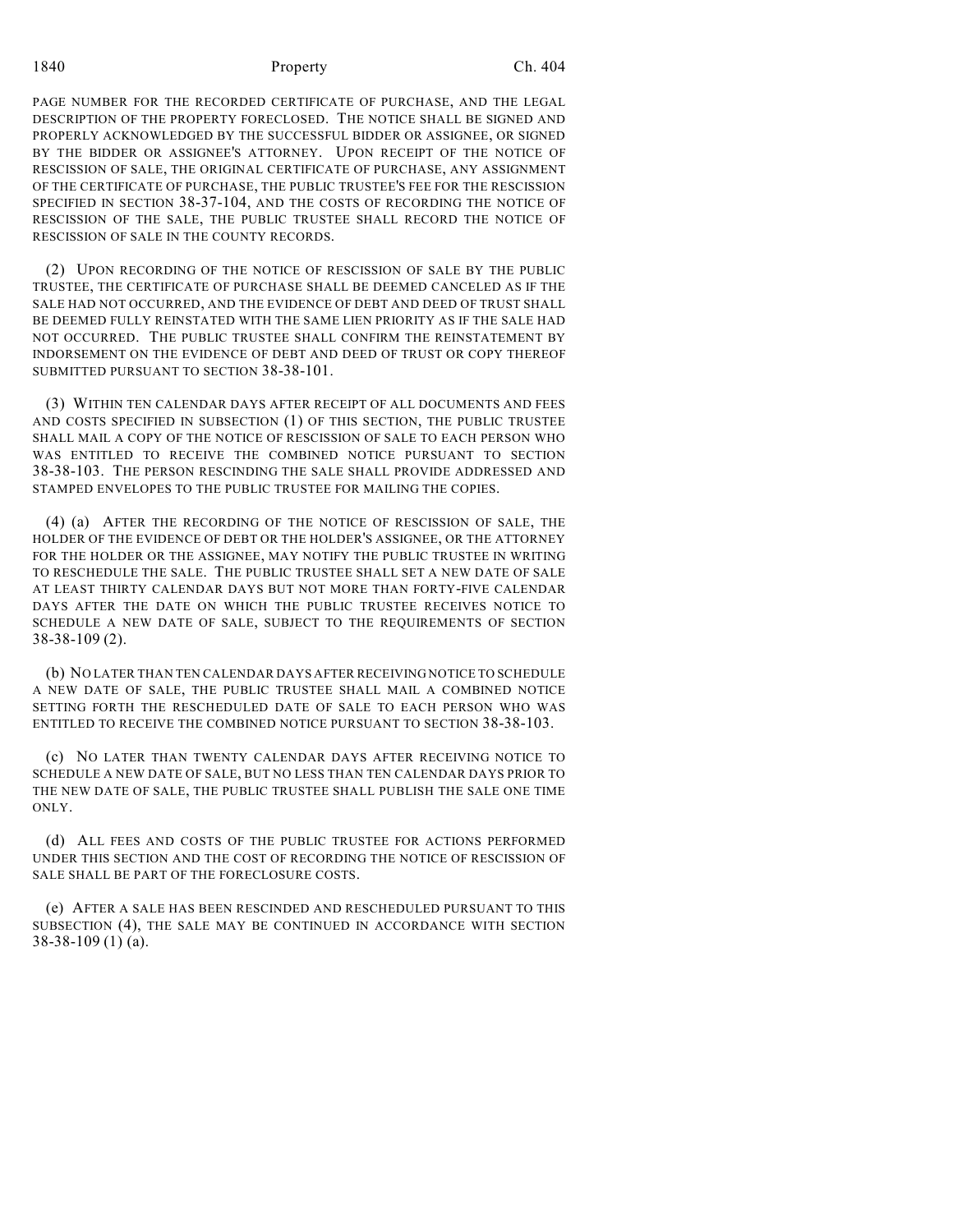(5) NOTHING IN THIS SECTION SHALL PREVENT ANY PERSON FROM SEEKING A RESCISSION OF A SALE THROUGH A COURT OF COMPETENT JURISDICTION.

(6) CLAIMS FOR DAMAGES BY ANY PERSON ARISING OUT OF A RESCISSION OF A SALE PURSUANT TO THIS SECTION SHALL BE LIMITED TO THE REASONABLE ACTUAL EXPENSES OF THE PERSON AND SHALL NOT INCLUDE ANY SPECULATIVE OR EXPECTATION DAMAGES, AWARDS, OR CLAIMS OF ANY KIND, WHETHER LEGAL OR EQUITABLE.

(7) THE INDORSEMENT OF THE PUBLIC TRUSTEE PURSUANT TO SUBSECTION (2) OF THIS SECTION SHALL BE IN SUBSTANTIALLY THE FOLLOWING FORM:

THE UNDERSIGNED, AS PUBLIC TRUSTEE FOR THE COUNTY OF STATE OF COLORADO, BY THIS INDORSEMENT, HEREBY CONFIRMS THE REINSTATEMENT OF THIS (EVIDENCE OF DEBT) (DEED OF TRUST) (LIEN) IN ACCORDANCE WITH THE REQUIREMENTS OF SECTION 38-38-113,COLORADO REVISED STATUTES.

 $\text{DATE:}$ 

SIGNATURE: PUBLIC TRUSTEE

FOR THE COUNTY OF \_\_\_\_\_\_\_\_\_\_\_\_\_\_,

STATE OF COLORADO.

**38-38-114. Unclaimed refunds - disposition under "Unclaimed Property Act".** MONEYS PAYABLE AS A REFUND FOR OVERPAYMENT OF A CURE OF DEFAULT PURSUANT TO SECTION 38-38-104 OR FOR OVERPAYMENT OF A REDEMPTION PURSUANT TO PART 3 OF THIS ARTICLE THAT REMAIN UNCLAIMED BY THE OWNER ONE YEAR AFTER THE MONEYS BECAME PAYABLE ARE PRESUMED ABANDONED AND SHALL BE REPORTED AND PAID TO THE STATE TREASURER IN ACCORDANCE WITH SECTIONS 38-13-110 AND 38-13-112.

**SECTION 17.** The introductory portion to 38-38-302 (1) (d) and 38-38-302 (1)  $(e), (3), (4), (4), (2), (4)$  (c), and  $(4), (4),$  Colorado Revised Statutes, as they will become effective July 1, 2007 January 1, 2008, are amended to read:

**38-38-302. Redemption by lienor - procedure.** (1) **Requirements for redemption.** A lienor or assignee of a lien is entitled to redeem if:

(d) The lienor has, within ten EIGHT business days after the sale, filed a notice with the officer of the lienor's intent to redeem. A lienor may file a notice of intent to redeem more than ten EIGHT business days after sale if:

(e) The lienor has attached to the notice of intent to redeem the original INSTRUMENT OR A CERTIFIED COPY THEREOF, or copies IN THE CASE OF A QUALIFIED HOLDER, A COPY of the recorded instruments INSTRUMENT evidencing the lien and any assignment of the lien TO THE PERSON ATTEMPTING TO REDEEM. If THE original instruments are INSTRUMENT IS delivered to the officer, they shall be returned to the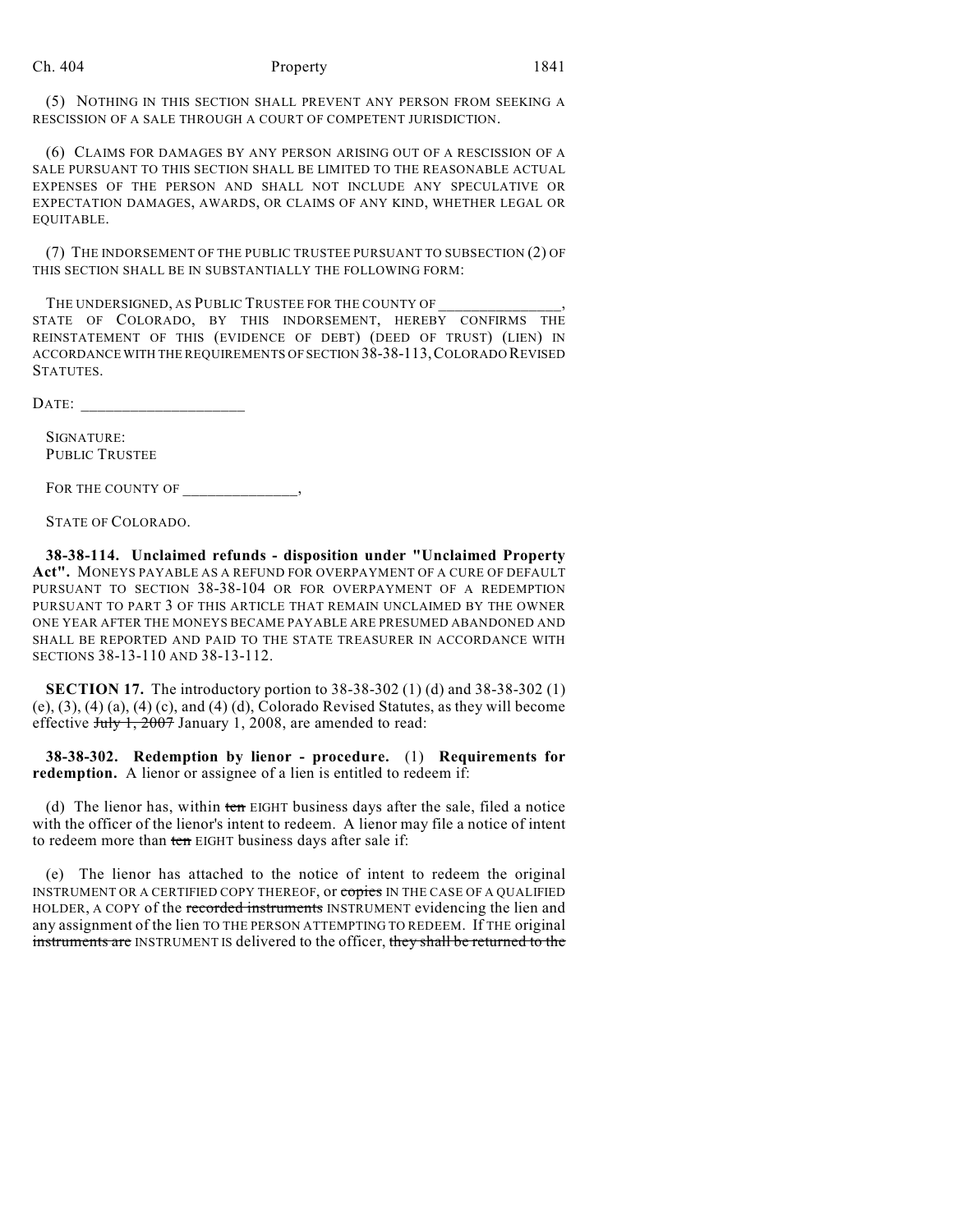lienor, and a copy shall be retained by the officer SHALL RETURN THE INSTRUMENT TO THE LIENOR AND RETAIN A COPY.

(3) **Statement of redemption.** (a) Upon receipt of notice that an intent to redeem was filed, the holder of a certificate of purchase shall submit a signed and acknowledged statement, or the attorney for the holder shall submit a signed statement, to the officer, no later than fourteen THIRTEEN business days following the sale, specifying all sums necessary to redeem as of the date of the statement, the amount of per diem interest accruing thereafter, and the interest rate on which the amount is based. The holder or the attorney for the holder may amend the statement from time to time to reflect additional sums advanced as allowed by law, but the statement shall not be amended later than two business days prior to the commencement of the redemption period pursuant to paragraph (a) of subsection (4) of this section or each subsequent redemption period pursuant to paragraph (b) of subsection (4) of this section.

(b) If the holder of the certificate of purchase or the attorney for the holder fails to submit the initial written statement to the officer within fifteen THIRTEEN business days after the sale, the officer may calculate the amount necessary to redeem by adding to the successful bid the accrued interest from the sale through the redemption date. The accrued interestshall be calculated by multiplying the amount of the bid by the regular rate of annual interest specified in the evidence of debt, deed of trust, or other lien being foreclosed, divided by three hundred sixty-five and then multiplied by the number of days from the date of sale through the redemption date. The officer shall transmit by mail, facsimile, or other electronic means to the party filing the notice of intent to redeem, promptly upon receipt, the statement filed by the holder, or if no such statement is filed, the officer's estimate of the redemption figure, which shall be transmitted no later than the commencement of the redemption period pursuant to paragraph (a) of subsection (4) of this section or each subsequent redemption period pursuant to paragraph (b) of subsection (4) of this section.

(4) **Redemption period.** (a) No sooner than fifteen business days nor later than twenty NINETEEN business days after a sale under this article, the junior lienor having the most senior recorded lien on the sold property or any portion thereof, according to the records, having first complied with the requirements of subsection (1) of this section, may redeem the property sold by paying to the officer, no later than 12 noon on the last day of the lienor's redemption period, in the form specified in section 38-37-108, the amount for which the property was sold with interest from the date of sale, together with all sums allowed under section 38-38-301. Interest on the amount for which the property was sold shall be charged at the default rate specified in the evidence of debt, deed of trust, or other lien being foreclosed or, if not so specified, at the regular rate specified in the evidence of debt, deed of trust, or other lien being foreclosed. IF DIFFERENT INTEREST RATES ARE SPECIFIED IN THE EVIDENCE OF DEBT, DEED OF TRUST, OR OTHER LIEN BEING FORECLOSED, THE INTEREST RATE SPECIFIED IN THE EVIDENCE OF DEBT SHALL PREVAIL. IF THE EVIDENCE OF DEBT DOES NOT SPECIFY AN INTEREST RATE, INCLUDING A DEFAULT INTEREST RATE, APPLICABLE INTEREST RATE AS SPECIFIED IN THE DEED OF TRUST OR OTHER LIEN BEING FORECLOSED SHALL APPLY.

(c) If the statement described in paragraph (f) of subsection (1) of this section so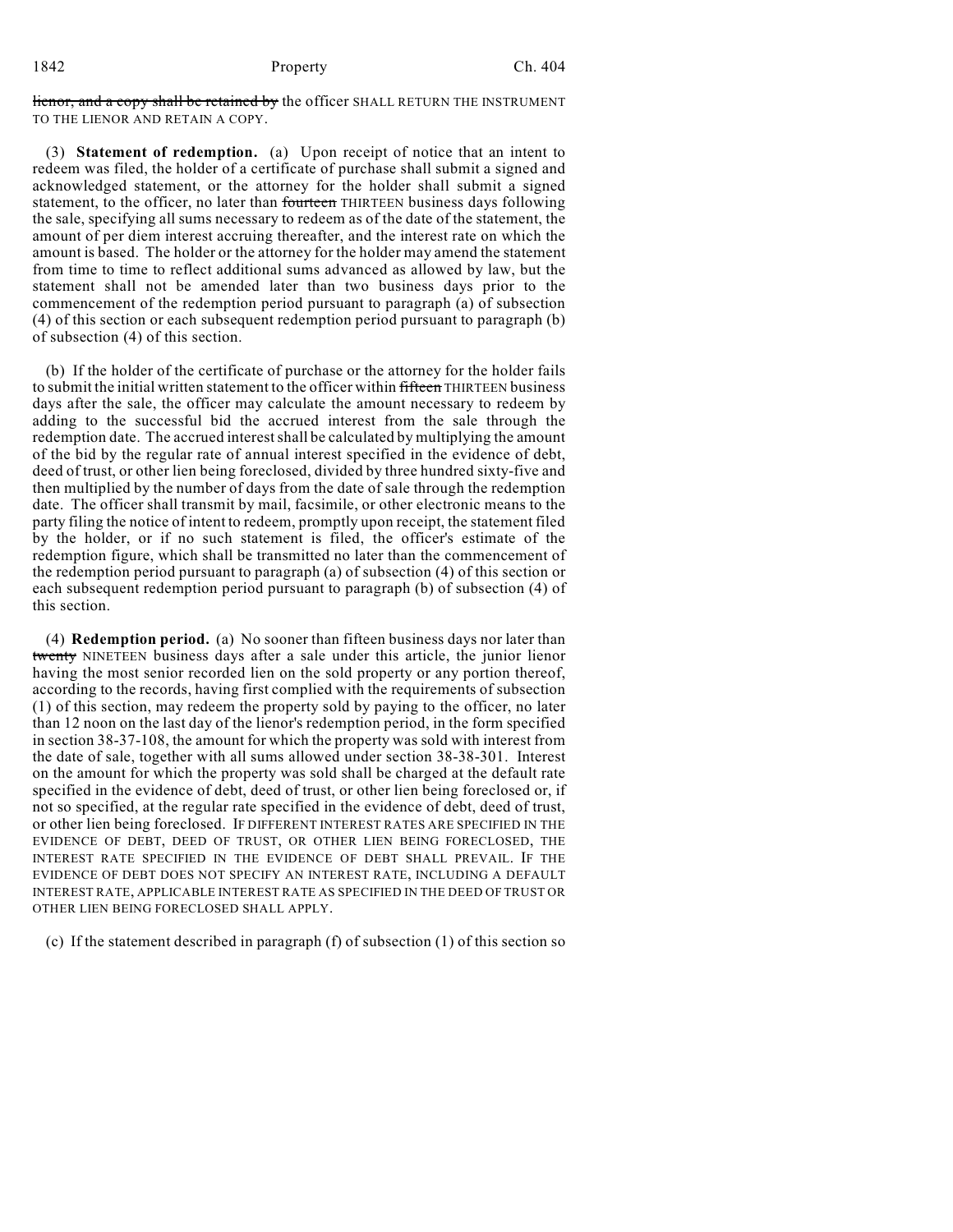### Ch. 404 **Property** Property 1843

states, or upon other written authorization from the holder of the certificate of purchase or the then-current holder of the certificate of redemption or the attorney for either such holder, the officer may accept as a full redemption any lesser AN amount LESS than the amount specified in paragraph (a) of subsection (3) of this section. Notwithstanding the first sentence of this paragraph (c), the amount bid at sale shall determine the amount and extent of any deficiency remaining on the debt represented by the evidence of debt that is the subject of the foreclosure as stated in the bid pursuant to section 38-38-106 (2). Any redemption under this section shall constitute a full redemption and shall be deemed to be payment of all sums to which the holder of the certificate of purchase is entitled.

(d) On the eleventh NINTH business day after the date of sale, the officer shall set the dates of the redemption period of each lienor in accordance with this subsection (4). The redemption period of a lienor shall not be shortened or altered by the fact that a prior lienor redeemed before the expiration of his or her redemption period.

**SECTION 18.** 38-38-401 (1), Colorado Revised Statutes, as it will become effective  $J_{\text{uly}}$  1, 2007 January 1, 2008, is amended BY THE ADDITION OF THE FOLLOWING NEW PARAGRAPHS to read:

**38-38-401. Certificate of purchase - issuance.** (1) No later than five business days after the sale, the officer shall execute and record in each county where the property or a portion thereof is located a certificate of purchase containing:

(h) AN ATTACHED EXHIBIT CONTAINING A COPY OF THE EXECUTED ORDER AUTHORIZING THE SALE THAT BEARS THE PUBLIC TRUSTEE SALE NUMBER OR CIVIL DOCKET NUMBER IN THE CASE OF A JUDICIAL FORECLOSURE; AND

(i) AN ATTACHED EXHIBIT CONTAINING A COPY OF THE INITIAL MAILING LIST AND ANY SUPPLEMENTAL OR AMENDED MAILING LIST THAT BEARS THE PUBLIC TRUSTEE SALE NUMBER OR CIVIL DOCKET NUMBER IN THE CASE OF A JUDICIAL FORECLOSURE.

**SECTION 19.** 38-38-403, Colorado Revised Statutes, is amended to read:

**38-38-403. Certificates assignable.** (1) Every certificate of purchase or certificate of redemption that is issued to any person under this part 4 shall be assignable by indorsement thereon or by separate assignment, and the assignee shall be treated for all purposes as the original holder of the certificate of purchase or certificate of redemption. A separate assignment of a certificate of redemption PURCHASE or a certificate of purchase REDEMPTION shall contain: at least the information required in the certificate assigned and the name and address of the assignor and the assignee.

- (a) THE NAME AND ADDRESS OF THE ASSIGNEE;
- (b) THE NAME AND ADDRESS OF THE ASSIGNOR;
- (c) A DESCRIPTION OF THE PROPERTY;
- (d) THE NAME OF THE FORECLOSING HOLDER OF THE EVIDENCE OF DEBT; AND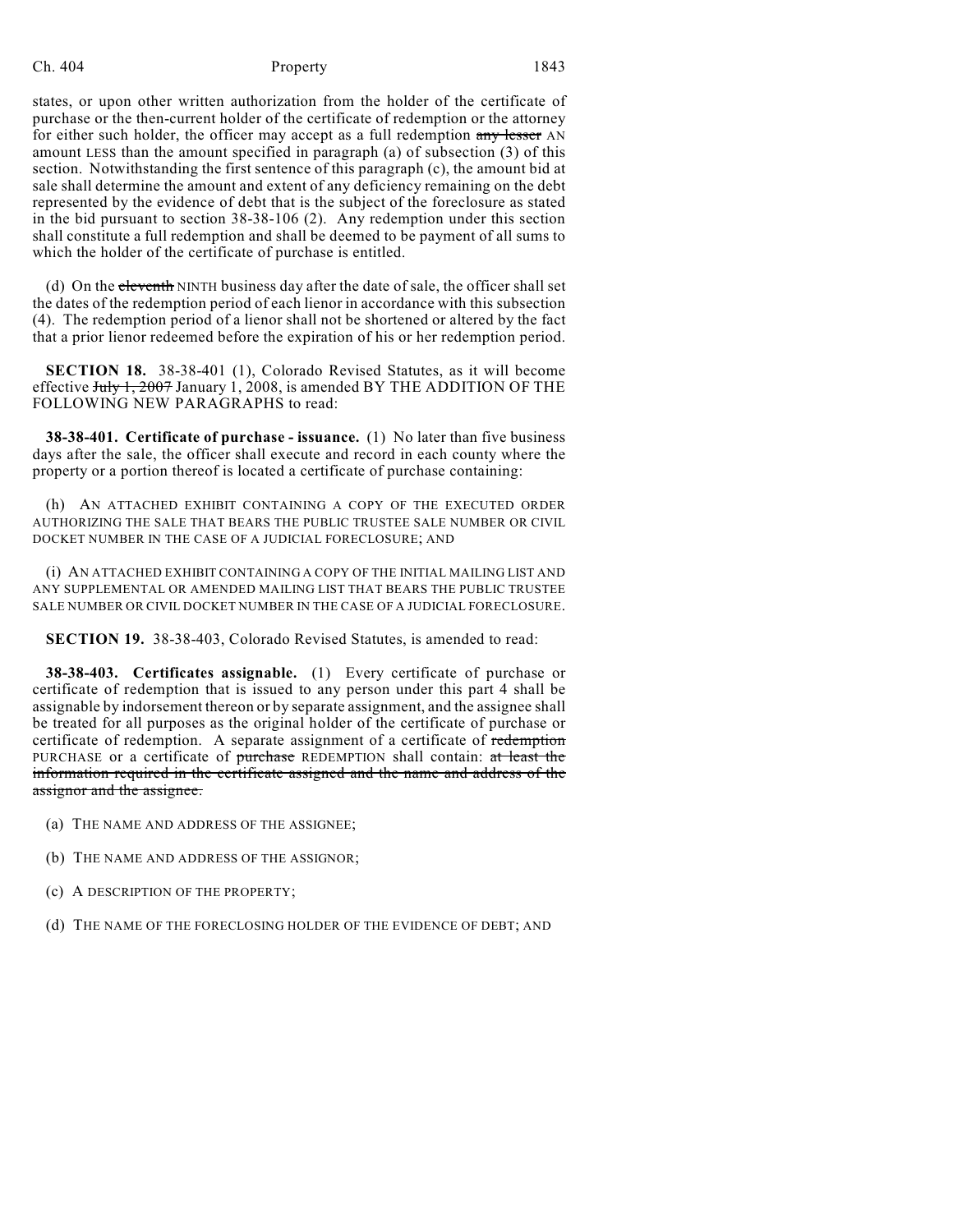(e) THE NUMBER OF THE FORECLOSURE SALE HELD BY THE PUBLIC TRUSTEE OR THE CASE NUMBER OF THE JUDICIAL FORECLOSURE.

**SECTION 20.** Part 4 of article 38 of title 38, Colorado Revised Statutes, is amended BY THE ADDITION OF A NEW SECTION to read:

**38-38-401.5. Certificate - priority of lien.** THE LIEN REPRESENTED BY A CERTIFICATE OF PURCHASE SHALL HAVE THE SAME PRIORITY AS THE DEED OF TRUST OR OTHER LIEN FORECLOSED.

**SECTION 21.** 38-38-501, Colorado Revised Statutes, as it will become effective  $July 1, 2007$  January 1, 2008, is amended to read:

**38-38-501. Title vests upon expiration of redemption periods - confirmation deed.** Upon the expiration of all redemption periods allowed to all lienors entitled to redeem under part 3 of this article or, if there are no redemption periods, upon the close of the officer's business day ten EIGHT business days after the sale, title to the property sold shall vest in the holder of the certificate of purchase or in the holder of the last certificate of redemption in the case of redemption. Subject to the provisions of sections 38-38-506 and 38-41-212 (2), such title shall be free and clear of all liens and encumbrances junior to the lien foreclosed. No less than fifteen business days after the date of sale or, if later, the expiration of all redemption periods and the receipt of all statutory fees and costs, the officer shall execute and record a confirmation deed pursuant to section 38-38-502 or 38-38-503 to the holder of the certificate of purchase or, in the case of redemption, to the holder of the last certificate of redemption confirming the transfer of title to the property. Failure of the officer to execute and record such deed or to record the deed within the time specified shall not affect the validity of the deed or the vesting of title.

**SECTION 22.** 38-38-502, Colorado Revised Statutes, as it will become effective  $July 1, 2007$  January 1, 2008, is amended to read:

**38-38-502. Form of confirmation deed for public trustee's sale.** The confirmation deed executed by the public trustee in a foreclosure sale may be in substantially the following form:

> THIS DEED is made \_\_\_\_\_, 20\_\_, between \_\_\_\_\_\_\_\_as the public trustee of the \_\_\_\_\_ County of \_\_\_\_, Colorado, and \_\_\_\_\_, grantee, (the holder of the certificate of purchase) (the holder of the certificate of redemption issued to the lienor last redeeming), whose legal address is

> WHEREAS, \_\_\_\_\_\_\_\_ did, by deed of trust dated \_\_\_, 20\_\_, and recorded in the office of the clerk and recorder of the County of  $\_\_$ , Colorado, on  $\_\_$ , 20 $\_\_$ , in Book  $\_\_$ Page , (Film no. , Reception no. ) convey to the public trustee, in trust, the property hereinafter described to secure the payment of the indebtedness provided in said deed of trust; and

> WHEREAS, a violation was made in certain of the terms and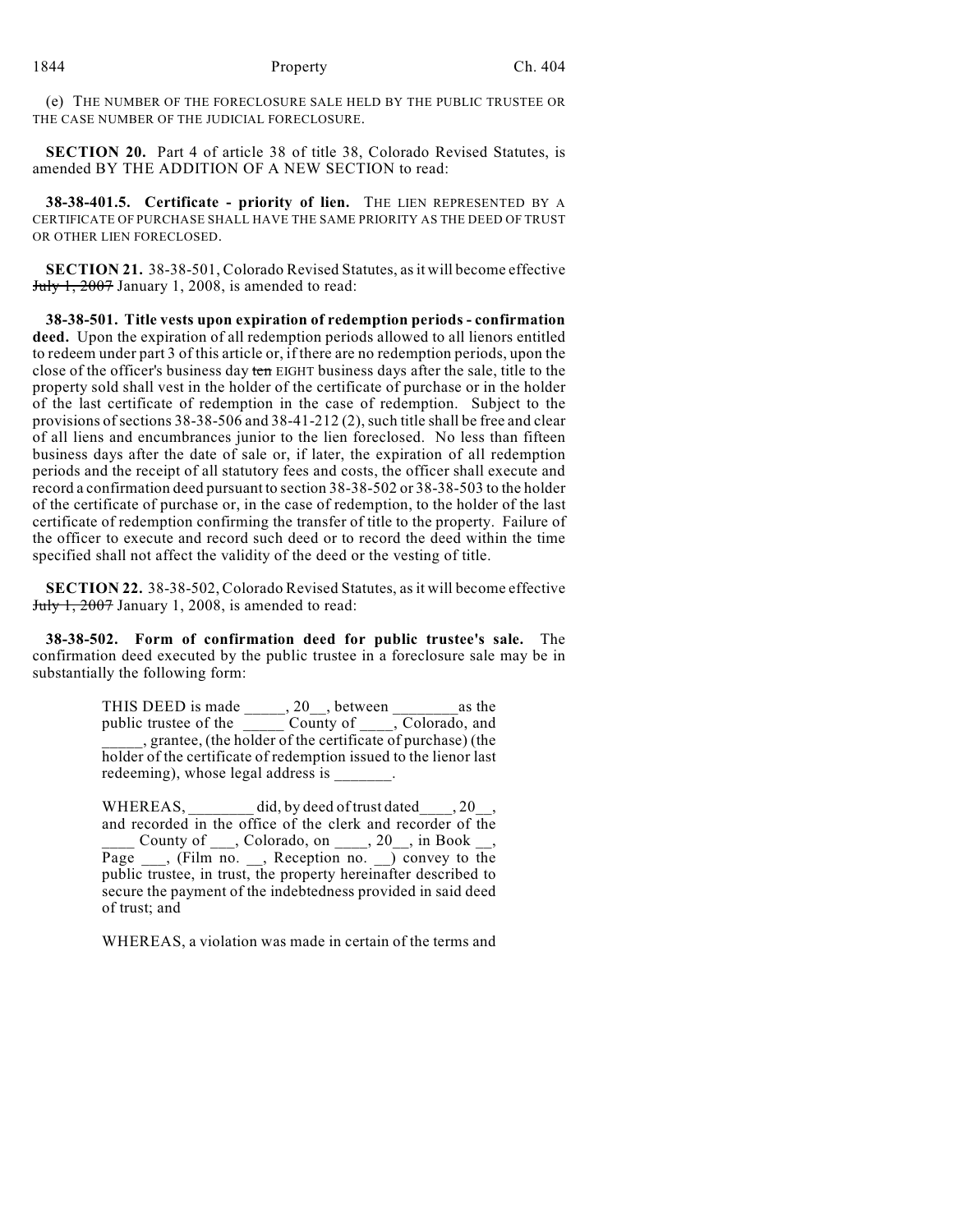# Ch. 404 **Property** Property 1845

covenants of said deed of trust as shown by the notice of election and demand for sale filed with the public trustee;  $(a$ duplicate of which was recorded in the office of said county elerk and recorder); the said property was advertised for public sale at the place and in the manner provided by law and by said deed of trust; combined notice of sale and right to cure and redeem was given as required by law; said property was sold according to said combined notice; and a certificate of purchase thereof was made and recorded in the office of said county clerk and recorder; and

WHEREAS, all periods of redemption have expired.

NOW, THEREFORE, the public trustee, pursuant to the power and authority vested by law and by the said deed of trust, confirms the foreclosure sale and sells and conveys to grantee the following described property located in the County of \_\_\_\_\_, State of Colorado, to-wit:

## (describe property)

also known by street and number as  $\qquad$  to have and to hold the same, with all appurtenances, forever.

**SECTION 23.** 38-38-504, Colorado Revised Statutes, is amended to read:

**38-38-504. Deed evidence of compliance.** Any deed executed by the public trustee or sheriff, AN OFFICER or other official under this article shall be prima facie evidence of compliance with all statutory requirements for the sale and execution of the deed and evidence of the truth of the recitals contained in such THE deed.

**SECTION 24.** Part 1 of article 39 of title 38, Colorado Revised Statutes, is amended BY THE ADDITION OF A NEW SECTION to read:

**38-39-100.5. Definitions.** THE DEFINITIONS IN SECTION 38-38-100.3 APPLY TO THIS ARTICLE UNLESS THE CONTEXT OTHERWISE REQUIRES.

**SECTION 25.** 38-39-102 (1), (2), (3), and (3.5) and the introductory portion to 38-39-102 (5), Colorado Revised Statutes, are amended to read:

**38-39-102. When deed of trust shall be released.** (1) (a) Except as otherwise provided in subsection  $(3.5)$  PARAGRAPH (a) OF SUBSECTION (3) of this section, liens of deeds A DEED of trust to the public trustee, upon compliance with the provisions of such deeds THE DEED of trust, shall be released by the public trustee upon the:

(I) Receipt of a written request  $of$  FROM the owner HOLDER of the evidence of debt secured by such THE deed of trust,  $\sigma$ r the HOLDER's agent or attorney, thereof, or a title insurance company providing an indemnification agreement and affidavit described in paragraph (c) of subsection (3) of this section, which request shall be duly executed and acknowledged;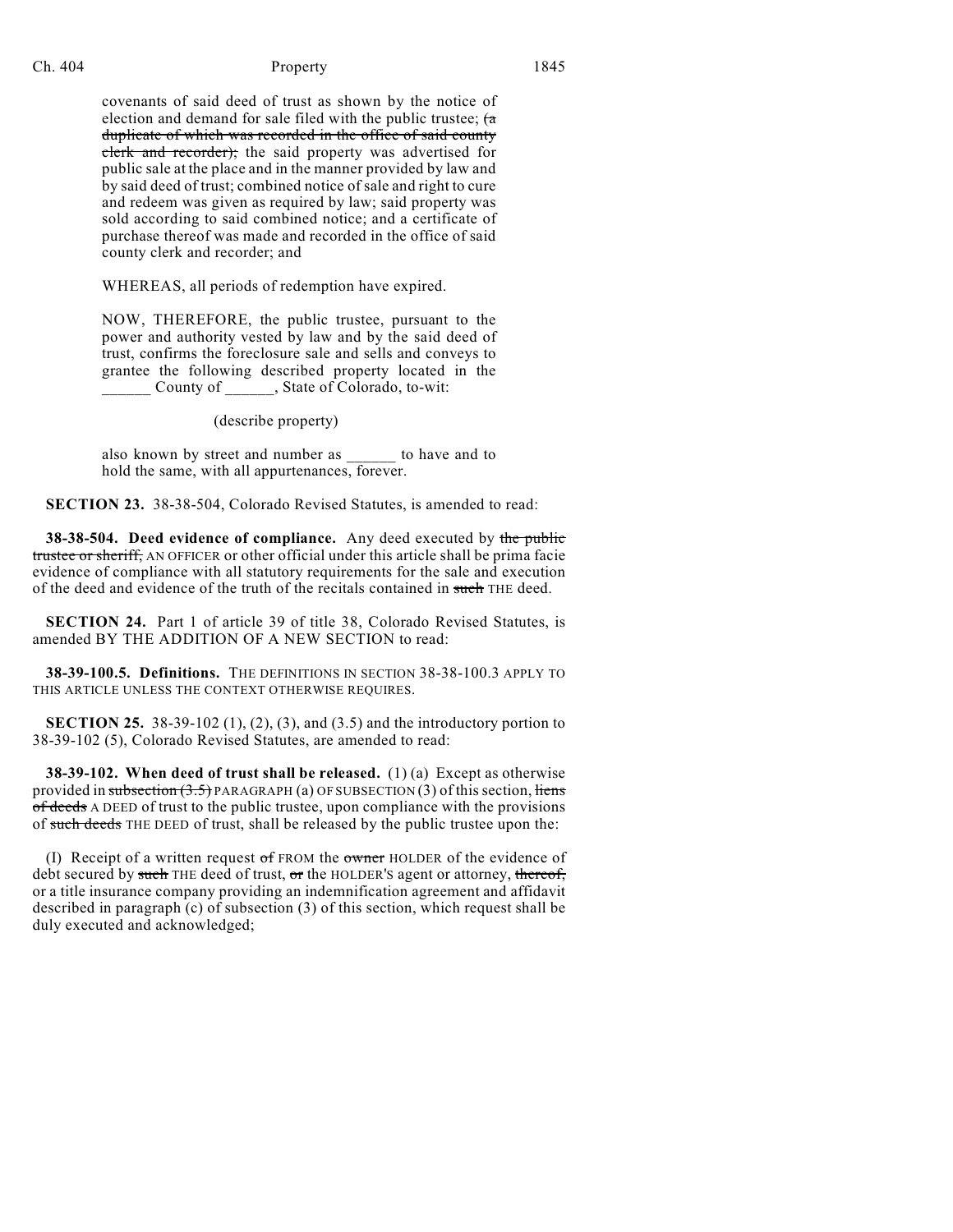(II) Production of the original cancelled evidence of debt such as a note or bond as evidence that the indebtedness secured by such deed of trust has been paid; except that such production may be omitted in the circumstances contemplated in subsection  $(3.5)$  (3) of this section; and

(III) Receipt by the public trustee of the fee prescribed by section 38-37-104 (1) (a) and the fee for recording the release.

(b) Immediately upon execution of the release of the lien of deed of trust by the public trustee, the public trustee shall cause such THE release to be recorded in the office RECORDS of the county clerk and recorder. of the county in which the property described in such release is located.

(2) If the purpose of the deed of trust has been fully or partially satisfied and the indebtedness secured by such deed of trust has not been paid, the public trustee shall release the lien of the deed of trust as to all or portions of the property encumbered by the deed of trust pursuant to the provisions of subsection (1) of this section if the request to release certifies that the purpose of the deed of trust has been fully or partially satisfied and if either the original evidence of debt is exhibited or the owner HOLDER OF THE EVIDENCE OF DEBT is an entity described in paragraph (b) of subsection  $(3.5)$  of this section A QUALIFIED HOLDER that has made, in the owner's QUALIFIED HOLDER'S request for release or partial release, the certification contemplated in paragraph (a) of subsection  $(3.5)$  SUBSECTION (3) of this section.

(3) (a) With respect to either subsection (1) or (2) of this section, if such original evidence of debt cannot be produced, the public trustee may accept one of the following in lieu thereof:

(a) An indemnification agreement accompanied by a certified copy of an authorizing resolution passed by the board of directors of a bank, as defined in section 11-101-401 (5), C.R.S., an industrial bank, as provided for in article 108 of title 11, C.R.S., a savings and loan association licensed to do business in Colorado, a federal housing administration approved mortgagee, or a federally chartered credit union operating in Colorado or a state-chartered credit union, as defined in section 11-30-101, C.R.S., or an indemnification agreement that has been duly authorized by any agency of the federal government or by any federally created corporation that originates, guarantees, or purchases loans indemnifying the public trustee against claims for issuing a release under this subsection (3) made within the time period described in subsection (7) of this section, which indemnification agreement is satisfactory to the public trustee; A HOLDER OF THE ORIGINAL EVIDENCE OF DEBT THAT IS A QUALIFIED HOLDER, AS DEFINED IN SECTION 38-38-100.3 (20), MAY REQUEST THE RELEASE OF A DEED OF TRUST WITHOUT PRODUCING OR EXHIBITING THE ORIGINAL EVIDENCE OF DEBT. A HOLDER THAT REQUESTS THE RELEASE OF A DEED OF TRUST PURSUANT TO THIS PARAGRAPH (a) SHALL BE DEEMED TO HAVE AGREED TO INDEMNIFY AND DEFEND THE PUBLIC TRUSTEE AGAINST ANY CLAIM MADE WITHIN THE PERIOD DESCRIBED IN SUBSECTION (7) OF THIS SECTION FOR DAMAGES RESULTING FROM THE ACTION OF THE PUBLIC TRUSTEE TAKEN IN ACCORDANCE WITH THE REQUEST. THE INDEMNITY GRANTED BY THIS PARAGRAPH (a) IS LIMITED TO ACTUAL ECONOMIC LOSS SUFFERED AND ANY COURT COSTS AND REASONABLE ATTORNEY FEES AND COSTS INCURRED IN DEFENDING A CLAIM BROUGHT AS A DIRECT AND PROXIMATE RESULT OF THE FAILURE TO PRODUCE THE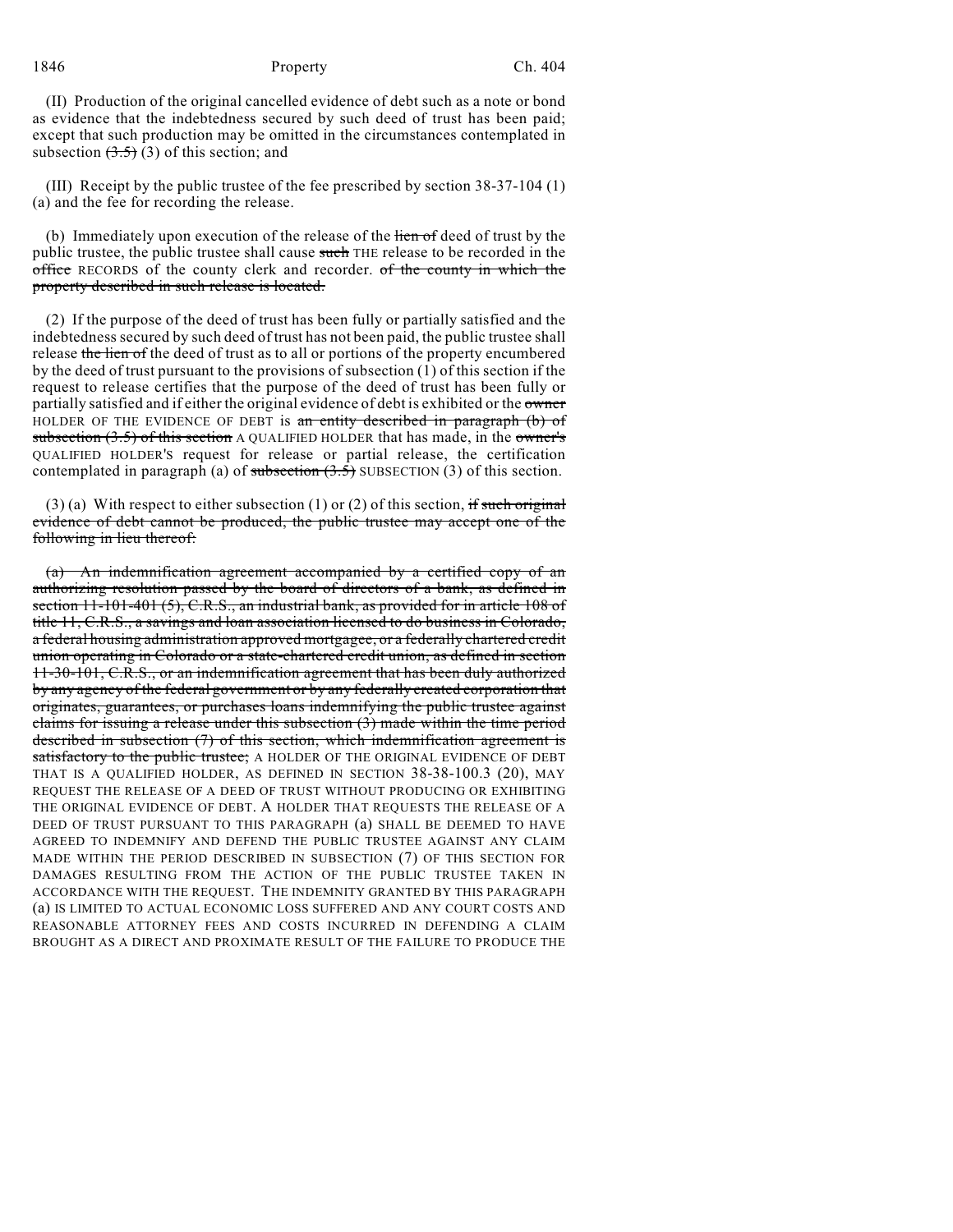#### Ch. 404 **Property** Property 1847

ORIGINAL EVIDENCE OF DEBT, BUT THE INDEMNITY DOES NOT INCLUDE AND NO CLAIMANT IS ENTITLED TO ANY SPECIAL, INCIDENTAL, CONSEQUENTIAL, RELIANCE, EXPECTATION, OR PUNITIVE DAMAGES. NO SEPARATE INDEMNIFICATION AGREEMENT SHALL BE NECESSARY FOR THE AGREEMENT TO INDEMNIFY TO BE EFFECTIVE.

(b)  $\land$  WITH RESPECT TO EITHER SUBSECTION (1) OR (2) OF THIS SECTION, THE HOLDER OF THE EVIDENCE OF DEBT MAY REQUEST THE RELEASE OF A DEED OF TRUST WITHOUT PRODUCING OR EXHIBITING THE ORIGINAL EVIDENCE OF DEBT. A HOLDER THAT REQUESTS THE RELEASE OF A DEED OF TRUST PURSUANT TO THIS PARAGRAPH (b) SHALL DELIVER TO THE PUBLIC TRUSTEE A corporate surety bond issued by a company authorized to issue such bonds in the state of Colorado with the public trustee as obligee, conditioned against the delivery of any such original evidence of debt to the damage of the public trustee and in a sum IN AN AMOUNT equal to ONE AND ONE-HALF TIMES the original principal amount recited in such THE deed of trust, which corporate surety bond shall remain in full force and effect for the time period described in subsection (7) of this section; or

(c) An indemnification agreement from WITH RESPECT TO EITHER SUBSECTION (1) OR (2) OF THIS SECTION, a title insurance company licensed and qualified in Colorado in a form acceptable to the public trustee indemnifying the public trustee from any and all MAY REQUEST THE RELEASE OF A DEED OF TRUST WITHOUT PRODUCING OR EXHIBITING THE ORIGINAL EVIDENCE OF DEBT. A COMPANY THAT REQUESTS THE RELEASE OF A DEED OF TRUST PURSUANT TO THIS PARAGRAPH (c) SHALL BE DEEMED TO HAVE AGREED TO INDEMNIFY AND DEFEND THE PUBLIC TRUSTEE AGAINST ANY CLAIM MADE WITHIN THE PERIOD DESCRIBED IN SUBSECTION (7) OF THIS SECTION FOR damages as the result of issuing such release, accompanied by RESULTING FROM THE ACTION TAKEN BY THE PUBLIC TRUSTEE IN ACCORDANCE WITH THE REQUEST. THE INDEMNITY GRANTED BY THIS PARAGRAPH (c) IS LIMITED TO ACTUAL ECONOMIC LOSS SUFFERED AND ANY COURT COSTS AND REASONABLE ATTORNEY FEES AND COSTS INCURRED IN DEFENDING A CLAIM BROUGHT AS A DIRECT AND PROXIMATE RESULT OF THE FAILURE TO PRODUCE THE ORIGINAL EVIDENCE OF DEBT, BUT THE INDEMNITY DOES NOT INCLUDE AND NO CLAIMANT IS ENTITLED TO ANY SPECIAL, INCIDENTAL, CONSEQUENTIAL, RELIANCE, EXPECTATION, OR PUNITIVE DAMAGES. NO SEPARATE INDEMNIFICATION AGREEMENT SHALL BE NECESSARY FOR THE AGREEMENT TO INDEMNIFY TO BE EFFECTIVE; HOWEVER, THE COMPANY SHALL PROVIDE TO THE PUBLIC TRUSTEE an affidavit executed by an officer of the title insurance company stating that the title insurance company has caused the indebtedness secured by the deed of trust to be satisfied in full or, in the case of a partial release, to the extent required by the holder of the indebtedness.

 $(3.5)$  (a) If the owner of the evidence of debt is a financial institution described in paragraph (b) of this subsection  $(3.5)$ , the public trustee may accept, in lieu of production or exhibition of the original evidence of debt required by subsection (1) or (2) of this section, a certification made in the owner's request for release or partial release certifying that the owner is a financial institution described in paragraph (b) of this subsection (3.5), that the original evidence of debt is not being exhibited or produced, and that the owner agrees that the owner is obligated to indemnify the public trustee pursuant to this paragraph (a). Whether such agreement is contained in the certification, the owner, by requesting release or partial release without production or exhibition of the evidence of indebtedness, shall be deemed to have agreed to indemnify the public trustee for any and all damages, costs, liabilities, and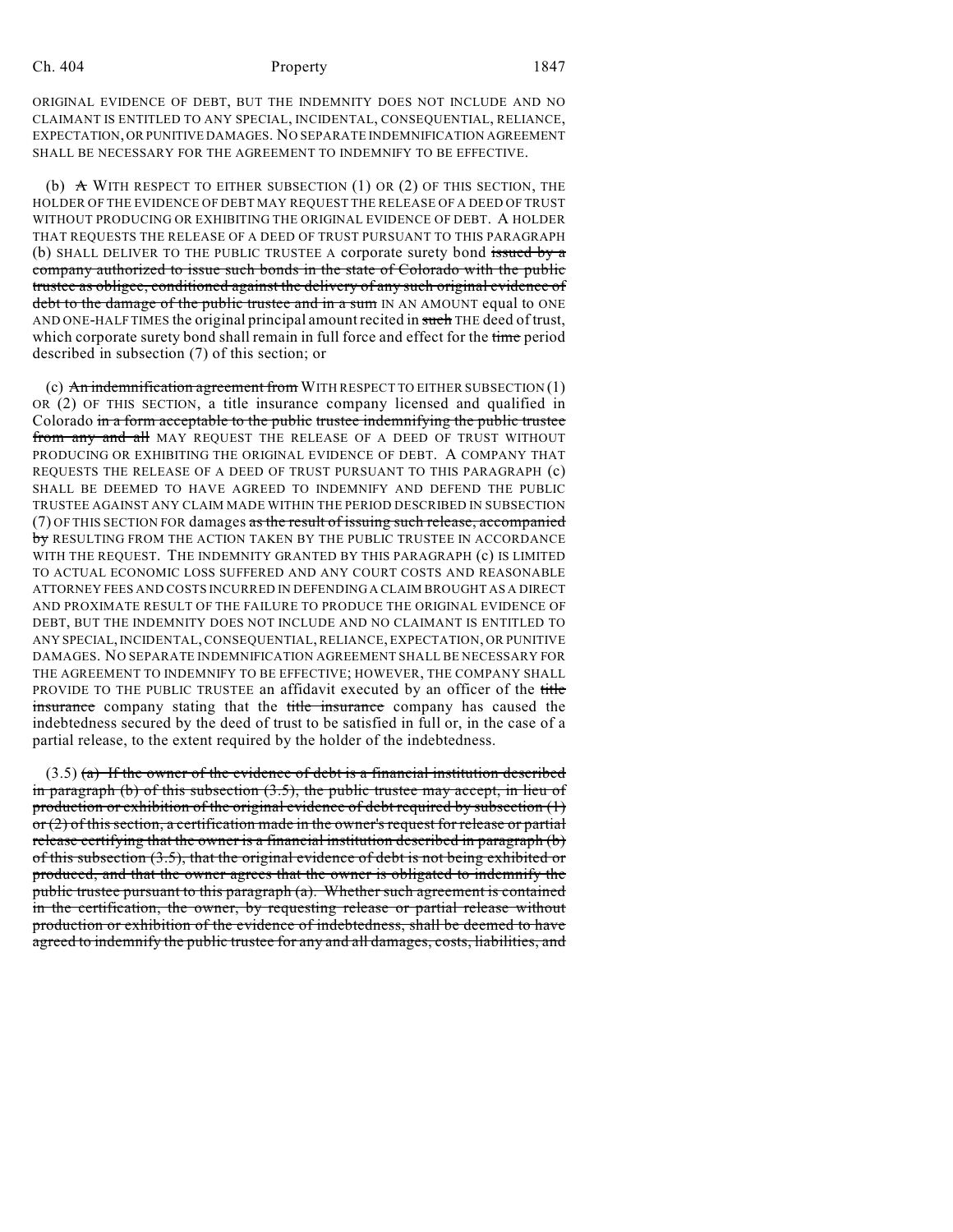reasonable attorney fees incurred as a result of the action of the public trustee taken in accordance with such request, and no separate indemnification agreement shall be necessary for the agreement to indemnify to be effective. Venue for any action based upon such THE indemnification agreement SPECIFIED IN PARAGRAPH (a) OF SUBSECTION (3) OF THIS SECTION shall be proper only in the county in which the public trustee receiving the certification is located.

(b) Only the following financial institutions shall be entitled to submit a certification pursuant to paragraph  $(a)$  of this subsection  $(3.5)$ :

(I) A bank, as defined in section  $11-101-401$  (5), C.R.S.;

(II) An industrial bank, as defined in section 11-108-101 (1), C.R.S.;

(III) A savings and loan association licensed to do business in Colorado;

(IV) A supervised lender, as defined in section 5-1-301 (46), C.R.S., that is licensed to make supervised loans pursuant to section 5-2-302, C.R.S., and that is either:

 $(A)$  A public entity, as defined in paragraph (c) of this subsection  $(3.5)$ ; or

(B) An entity in which all of the outstanding voting securities are held, directly or indirectly, by a public entity;

(V) An entity in which all of the outstanding voting securities are held, directly or indirectly, by a public entity also owning, directly or indirectly, all of the voting securities of a supervised lender, as defined in section 5-1-301 (46), C.R.S., that is licensed to make supervised loans pursuant to section 5-2-302, C.R.S.;

(VI) A federal housing administration approved mortgagee;

(VII) A federally chartered credit union doing business in Colorado or a state chartered credit union, as defined in section 11-30-101, C.R.S.;

(VIII) An agency of the federal government; or

(IX) A federally created corporation that originates, guarantees, or purchases loans.

(c) For purposes of this subsection (3.5), "public entity" means an entity that has issued voting securities that are listed on a national securities exchange registered under the federal "Securities Exchange Act of 1934".

(5) The lien  $of$  any REPRESENTED BY A deed of trust to the public trustee which THAT secures an obligation other than an evidence of debt shall be released by the public trustee pursuant to the provisions of subsection (1) of this section as to all or portions of the property encumbered by the deed of trust upon the:

**SECTION 26. Repeal.** 38-38-305 (4), Colorado Revised Statutes, is repealed.